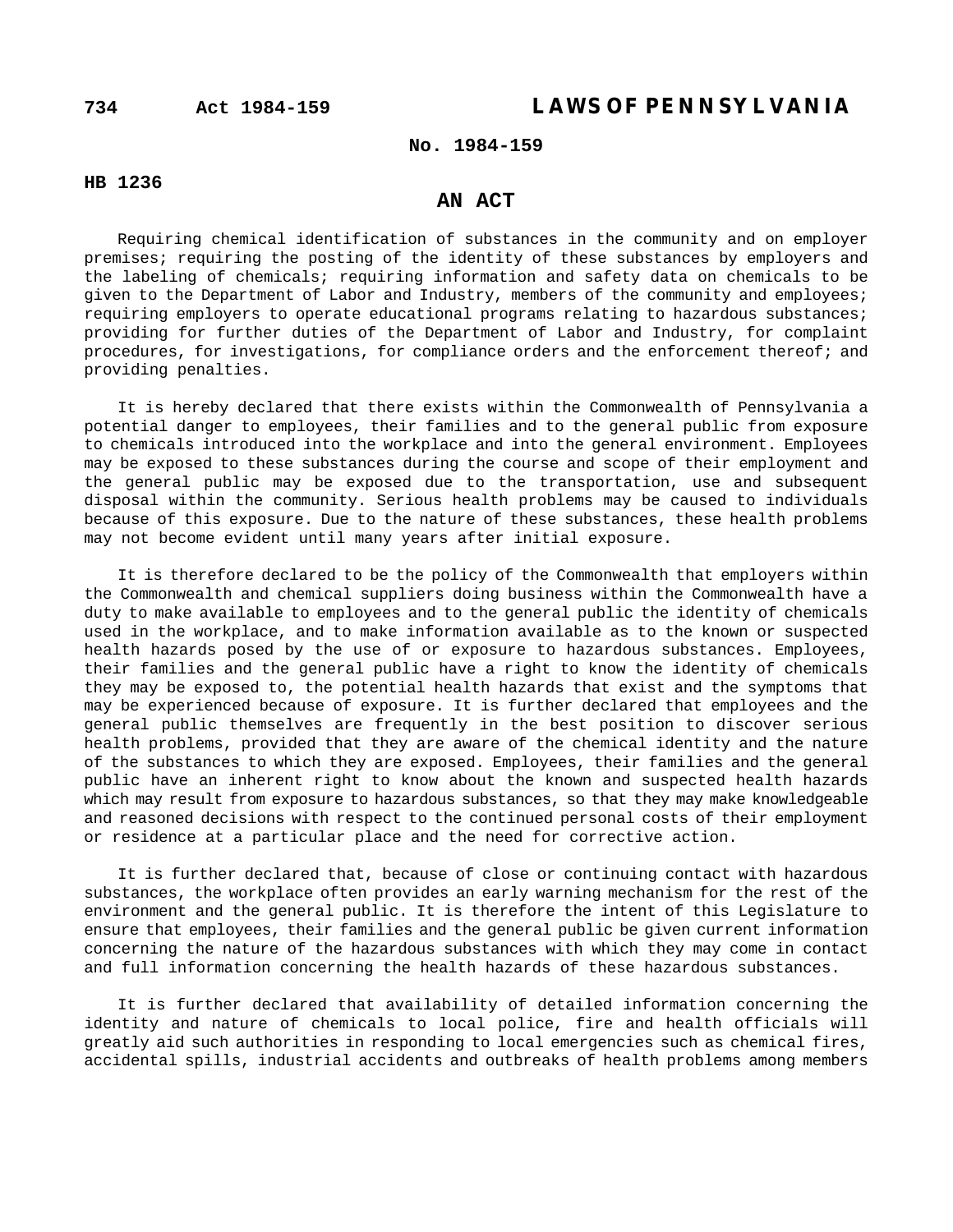of the public.

It is further declared that the swift and effective enforcement of the provisions of this act is vital to ensure that the health and safety of employees and members of the public is protected. TABLE OF CONTENTS

| Section 1.  | Short title.                                            |
|-------------|---------------------------------------------------------|
|             | Section 2. Definitions.                                 |
|             | Section 3. Hazardous substance list.                    |
|             | Section 4. Obligation of suppliers.                     |
|             | Section 5. Availability of information.                 |
|             | Section 6. Labeling.                                    |
|             | Section 7. Notice.                                      |
|             | Section 8. Employer educational program.                |
|             | Section 9. Health and exposure records.                 |
|             | Section 10. Outreach programs.                          |
|             | Section 11. Trade secrets.                              |
|             | Section 12. Risk to public health.                      |
|             | Section 13. Protection of employees.                    |
|             | Section 14. Complaints and investigations.              |
|             | Section 15. Judicial review and enforcement.            |
|             | Section 16. False statements and intentional omissions. |
|             | Section 17. Rules and regulations.                      |
| Section 18. | Special applications.                                   |
|             | Section 19. Construction of act.                        |
|             | Section 20. Severability.                               |
|             | Section 21. Appropriation.                              |
|             | Section 22. Effective date.                             |

The General Assembly of the Commonwealth of Pennsylvania hereby enacts as follows:

Section 1. Short title.

This act shall be known and may be cited as the Worker and Community Right-to-Know Act.

Section 2. Definitions.

The following words and phrases when used in this act shall have the meanings given to them in this section unless the context clearly indicates otherwise:

"Article." A manufactured item which is formed to a specific shape or design during manufacture, which has end use functions dependent in whole or in part upon its shape or design during end use and which does not release, or otherwise result in exposure to, a hazardous chemical under normal conditions of use.

"Chemical." Any element, substance, chemical compound or mixture of elements, substances or compounds, but shall not include an article as defined herein, food, drugs or cosmetics as defined in the Federal Food, Drug and Cosmetic Act (21 U.S.C. § 301 et seq.), cosmetics, tobacco or products which are primarily intended for sale on the retail market to the general public and are sealed in the packages to be used therewith.

"Chemical Abstracts Service number." The unique identification number assigned by the Chemical Abstracts Service to chemicals.

"Chemical identification sheet or CIS." A written document, prepared in accordance with the requirements of this act, which contains, in the case of a hazardous mixture, the identity by chemical name, common name and Chemical Abstracts Service number, all special hazardous substances comprising 0.01% or more of the mixture and all hazardous substances comprising 1% or more of the mixture and all other substances comprising 3% or more of the mixture.

"Chemical name." The scientific designation of a chemical in accordance with the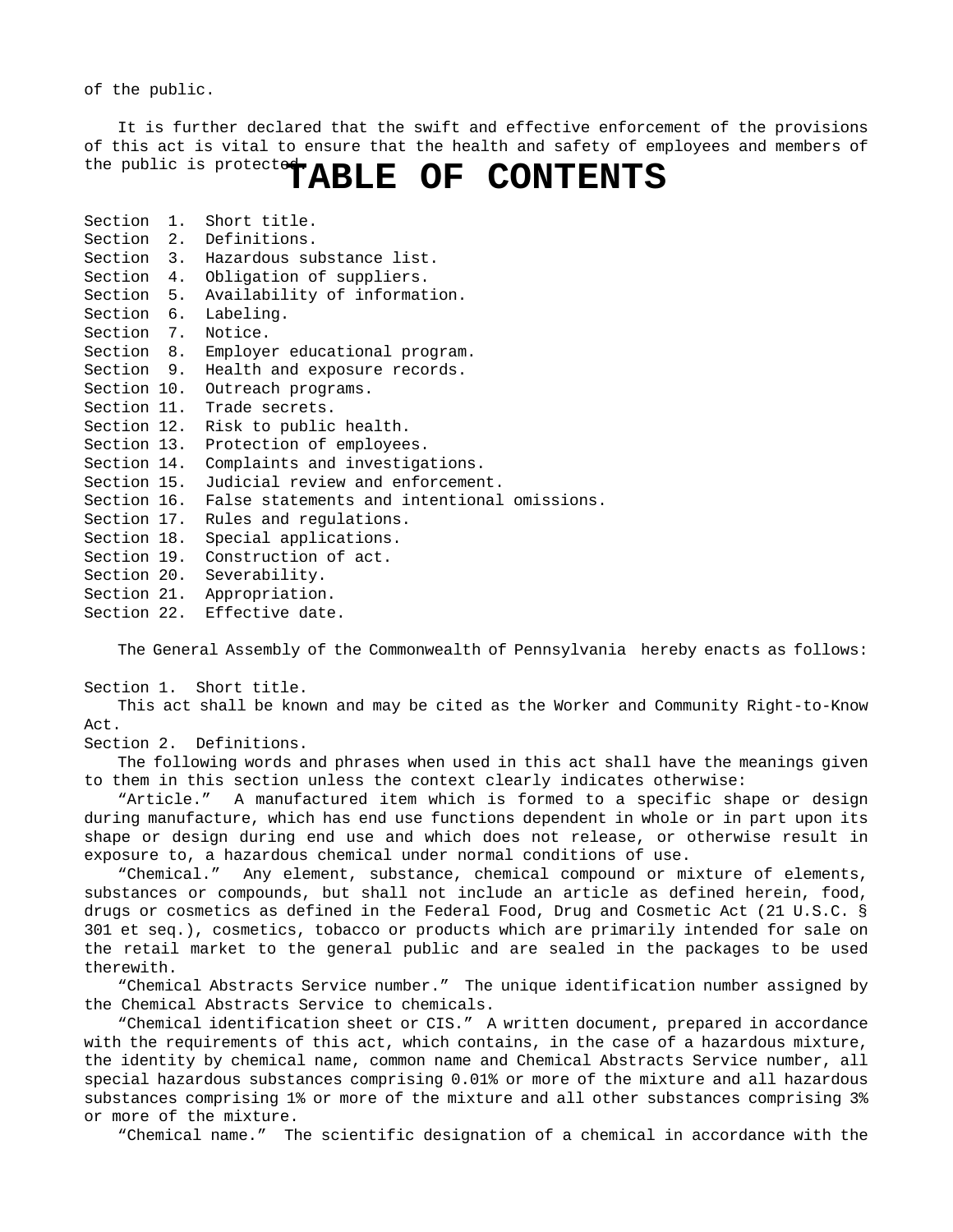nomenclature system developed by the International Union of Pure and Applied Chemistry or the Chemical Abstracts Service rules of nomenclature.

"Common name." Any designation or identification other than a chemical name or trade name, by which a substance is generally known, such as a nonsystematic scientific name, which clearly identifies a single chemical or mixture and which is unique to that specific chemical or mixture.

"Container." A receptacle used to hold a liquid, solid or gaseous substance including, but not limited to, bottles, barrels, boxes, cans, cylinders, drums, cartons, vessels, vats and stationary tanks. The term does not include containers into which substances are transferred by the employee from labeled containers and which are intended only for the immediate use by the employee who performs the transfer, or containers which are primarily designed to be sold on the retail market for use by the general public.

"Department." The Department of Labor and Industry.

"Employee." Any person currently working for an employer, except domestic or casual laborers employed at the employer's place of residence. A former employee shall be considered an employee hereunder, except that the former employee's rights hereunder shall be subject to a request made by the former employee and received by the employer.

"Employee representative." An individual or organization authorized by an employee or employees to exercise his or her or their rights to request information under this act. A recognized or certified collective bargaining agent for an employee shall be considered to be an employee representative without regard to individual employee authorization.

"Employer." Any individual, partnership, corporation or association doing business in the Commonwealth, including the Commonwealth, its political subdivisions, including school districts, and any officer, board, commission, agency, authority or other instrumentality thereof.

"Environmental hazard." Any substance, emission or discharge determined by the department to be a hazardous substance and which, because of its particular or extreme properties, poses a danger if released into the environment.

"Exposure." Any situation arising from a workplace operation where an employee may ingest, inhale, absorb through the skin or eyes, or otherwise come into contact with a chemical or mixture.

"Hazardous mixture." Any mixture that contains one or more hazardous substances as defined herein, in a concentration of 1% or greater in the mixture or any mixture that contains one or more special hazardous substances or environmental hazards in concentrations of 0.01% or greater in the mixture. For the purposes of this act, where a special hazardous mixture is combined with one or more chemicals or mixtures to form a new mixture, the new mixture shall be considered to be a hazardous mixture.

"Hazardous substance." Any chemical or mixture defined as hazardous pursuant to section 3. For the purposes of this act, any hazardous mixture is a hazardous substance.

"Hazardous Substance Fact Sheet or HSFS." A written document prepared by the department for the purpose of transmitting information about a hazardous substance to employers, employees or members of the general public.

"Hazard warning." Words, pictures, symbols or a combination of these appearing on a label which conveys information regarding actions or cautions to be taken with regard to the associated hazardous substance.

"Health professional." Any physician, nurse, industrial hygienist, toxicologist or epidemiologist providing medical, occupational health or environmental health services.

"Importer." The first business within the customs territory of the United States which handles chemicals produced in other countries and intended for sale and distribution to purchasers within the United States.

"Label." A sign, emblem, sticker or marker affixed to or stenciled into a container listing the information required pursuant to section 6.

"Manufacturer." Any individual, partnership, corporation, association or other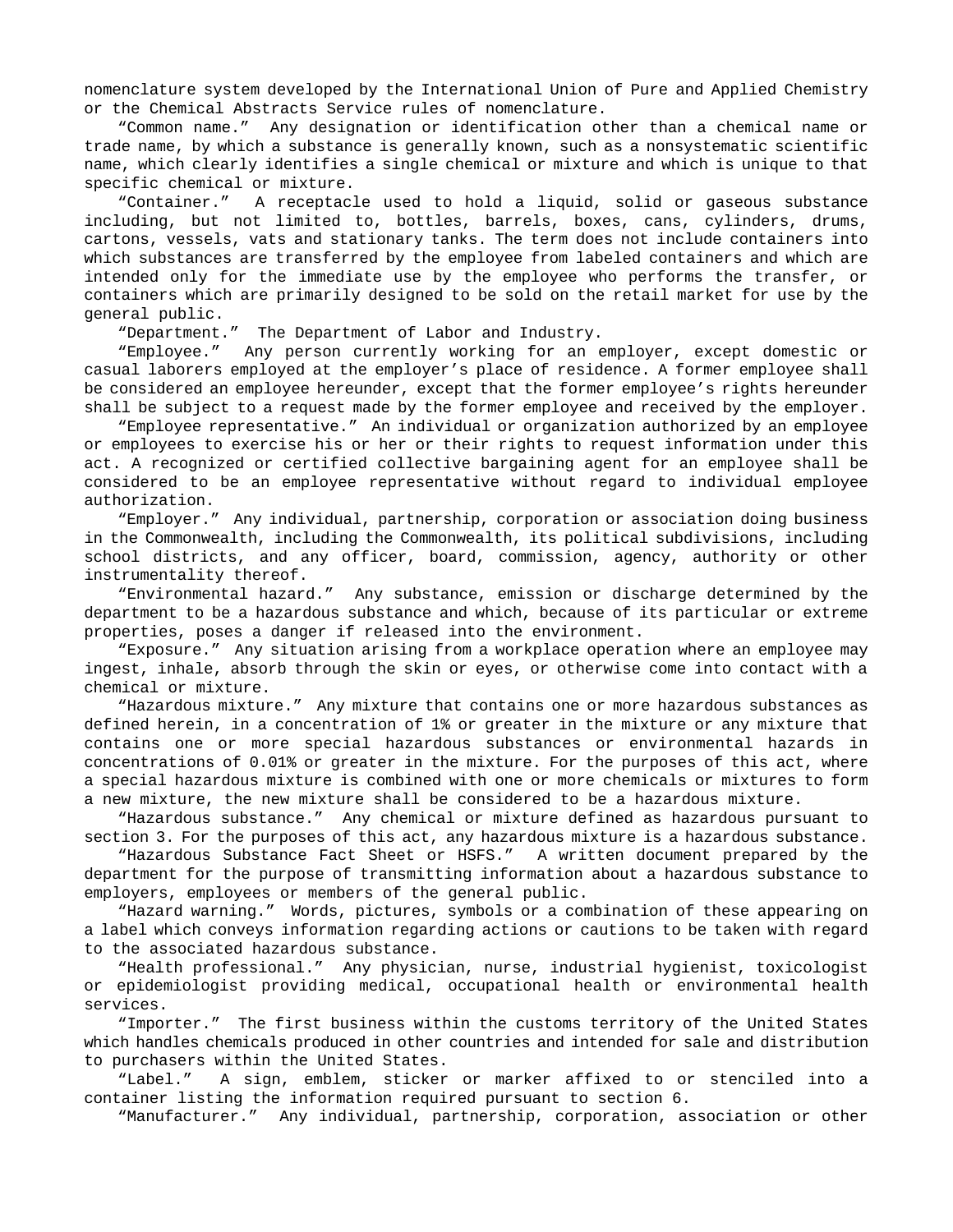person who provides, extracts, produces, uses or otherwise makes chemicals for sale or distribution.

"Material Safety Data Sheet or MSDS." A written document prepared by a manufacturer, supplier or importer in conformity with the requirements set forth in section 4 for the purpose of transmitting information concerning a chemical.

"Mixture." A combination of two or more chemicals not involving a chemical reaction.

"NIOSH Registry of Toxic Effects of Chemical Substances." The on-line data base of the National Institute for Occupational Safety and Health Registry of Toxic Effects of Chemical Substances.

"OSHA." The Federal Occupational Safety and Health Administration.

"Research and development laboratory." A specially designated area used primarily for research, development, teaching or testing activity, and not primarily involved in the production of goods for commercial sale, in which chemicals are used by or under the direct supervision of a technically qualified person. For the purpose of this act, a technically qualified person is a person who, because of education, training or experience, understands the risks associated with the hazardous substance or mixture containing a hazardous substance handled by employees under his or her supervision or guidance.

"Sealed package." A portable container into which the manufacturer, importer or supplier has placed a chemical or chemicals, and which is sealed by said manufacturer, importer or supplier for transport to another location, and which is intended to remain sealed until reaching its final destination. A sealed package shall also include those containers used to transport hazardous wastes in accordance with the Resource Conservation and Recovery Act of 1976 (Public Law 94-580, 42 U.S.C. § 6901 et seq.) or the Comprehensive Environmental Response, Compensation, and Liability Act of 1980 (Public Law 96-510, 26 U.S.C. § 4611 et seq. and 42 U.S.C. § 9601 et seq.).

"Special hazardous substance." A hazardous substance so designated by the department because its particular toxicity, tumorigenicity, mutagenicity, reproductive toxicity, flammability, explosiveness, corrosivity or reactivity poses a special hazard to health and safety.

"Supplier." Any individual, partnership, corporation, association or other person, inside or outside the Commonwealth, who manufactures, supplies, imports or distributes any chemical for sale, distribution or use within the Commonwealth.

"Trade name." Any designation or identification such as a code name or number, or a brand name, used by an employer or supplier to identify a chemical other than by its chemical or common name.

"Trade secret." Any formula, plan, pattern, process, production data, information or compilation of information, including chemical or common name, which is known only to an employer and a limited number of other individuals, and which is used in the fabrication and production or development of a product, process or service and which gives the employer possessing it a competitive advantage over businesses who do not possess it, or the secrecy of which is certified by an appropriate official of the Federal Government as necessary for national defense purposes.

"Workplace." Any building or work area or contiguous group of buildings or work areas at one geographical location composing a plant site in the Commonwealth used by the employer on a permanent or temporary basis to conduct business.

"Work area." Any room, section of a room or defined space within a workplace where one or more workers are based for the regular performance of their duties. Section 3. Hazardous substance list.

(a) Hazardous substance list.-The department shall, no later than 180 days subsequent to the effective date of this act, compile a list of hazardous substances which shall include, but not be limited to, the substances found in the latest compilation or issue of any one of the following lists:

(1) Federal Environmental Protection Agency (EPA) list of toxic pollutants and hazardous substances prepared pursuant to sections 307 and 311 of the Federal Clean Water Act of 1977 (33 U.S.C. §§ 1317, 1321).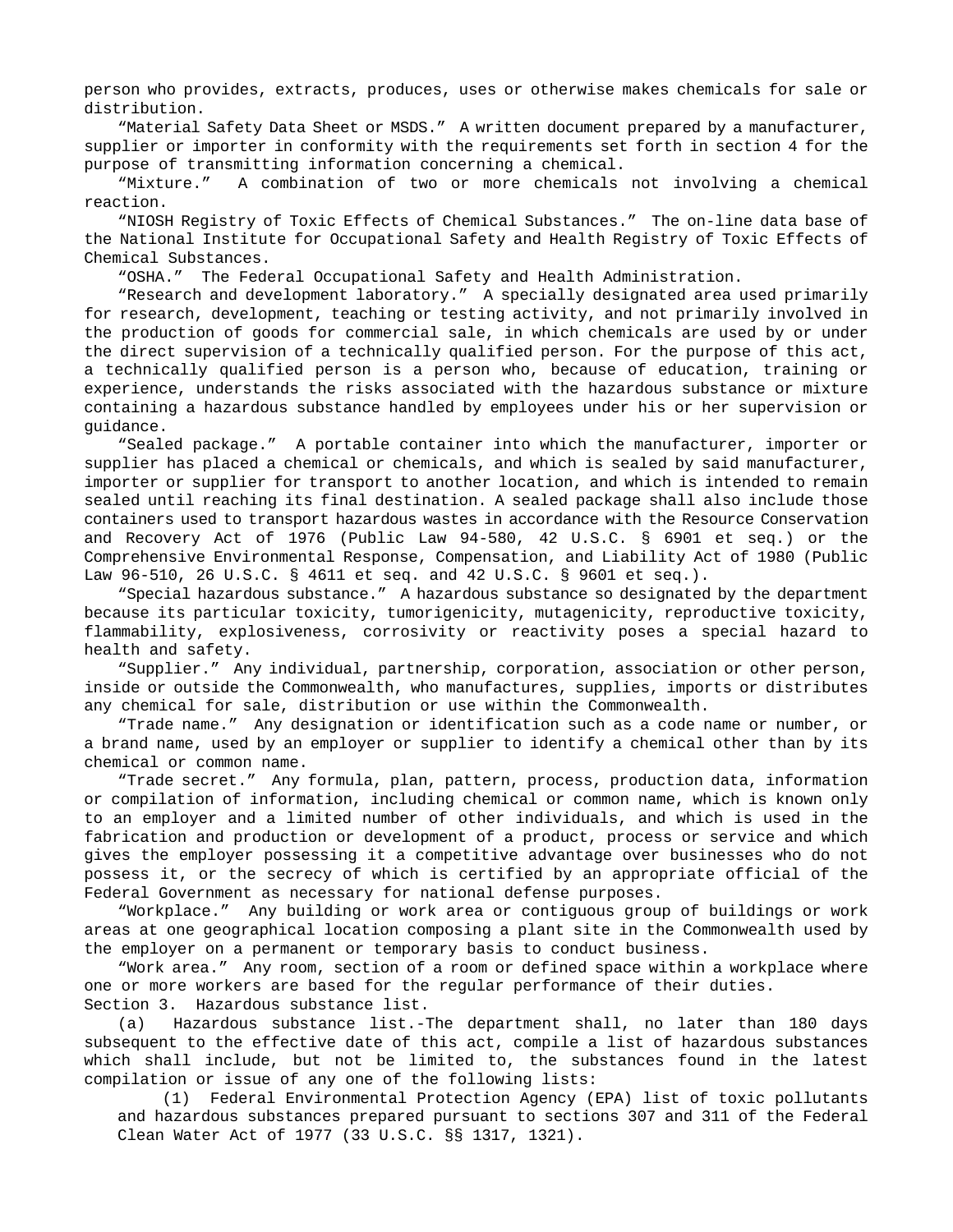(2) EPA list of hazardous air pollutants prepared pursuant to section 112 of the Federal Clean Air Act (42 U.S.C. § 7412).

(3) EPA list of restricted use pesticides found at 40 CFR 162.30 (relating to optional procedures for classification of pesticide uses by regulation).

(4) EPA Carcinogen Assessment Group's List of Carcinogens.

(5) OSHA list of toxic and hazardous substances found in 29 CFR 1910, subpart Z (relating to toxic and hazardous substances).

(6) International Agency for Research on Cancer sublist, entitled "Substances found to have at least sufficient evidence of carcinogenicity in animals."

(7) National Toxicology Program's list of substances published in their latest Annual Report on Carcinogens.

(8) National Fire Protection Association list found in "Hazardous Chemicals Data (NFPA 49)."

(9) National Fire Protection Association list found in "Fire Hazard Properties of Flammable Liquids, Gases, Volatile Solids (NFPA 325M)," but only those substances found on sublists for health items, categories 2, 3 and 4; sublists for reactivity items, categories 3 and 4; sublists for flammability, categories 3 and 4.

(10) American Conference of Governmental Industrial Hygienists' list found in Threshold Limit Value for Chemical Substances and Physical Agents in the Workplace.

(11) National Cancer Institute sublist, entitled "Carcinogens bioassays with at least evidence suggestive of carcinogenic effect," but including only those substances which satisfy criteria of the National Toxicology Program indicating significant carcinogenic effect.

The list shall further include any other substance or mixture designated by the department as hazardous because of its known or probable adverse human or environmental effect. This list shall be updated, reduced or expanded by the department as necessary in light of new scientific evidence and knowledge. A copy of the list and any modifications thereof shall be transmitted to every employer subject to this act.

(b) Additions to hazardous substance list.-Any chemicals which appear on any future compilation or issue of any of the lists contained in subsection (a) shall automatically be added to the hazardous substance list. Prior to adding any other chemicals to the list of hazardous substances enumerated in subsection (a)(1) through (11), the department shall, after giving proper notice, hold hearings on the proposed additions to allow for comment by interested parties. Upon conclusion of the hearings, the department shall, if it determines the propriety of including the chemicals, amend its regulations to reflect additions and publish the additions thereto in the Pennsylvania Bulletin, and notify employers regarding the additions.

(c) Deletions from hazardous substance list.-Any chemicals which are removed from any future compilation or issue of the lists contained in subsection (a), or any chemicals that have been added to the hazardous substance list under subsection (b), may be deleted from the hazardous substance list. Prior to deleting any chemical from the hazardous substance list, the department shall, after giving proper notice, hold hearings on the proposed deletions to allow for comment by interested parties. Upon conclusion of the hearings, the department, if it determines the propriety of deleting the chemical, shall amend its regulations to reflect deletions and publish the deletions therefrom in the Pennsylvania Bulletin, and notify employers regarding the deletions.

(d) Special hazards and environmental hazards.-The department shall designate those hazardous substances which shall be considered special hazardous substances and those which shall be considered environmental hazards. The department shall compile separate lists of the special hazardous substances and the environmental hazards. These lists shall be updated, transmitted to employers and posted by employers in the same manner as the hazardous substance list. The department shall, by regulation, specify those special hazardous substances which, because of their particular or extreme properties, must be identified at concentrations of less than 0.01%.

(e) Hazardous substance survey form.-Every employer shall, upon a form supplied by the department, fill out a hazardous substance survey for each workplace, providing information on the hazardous substances present during the prior year. A listing of the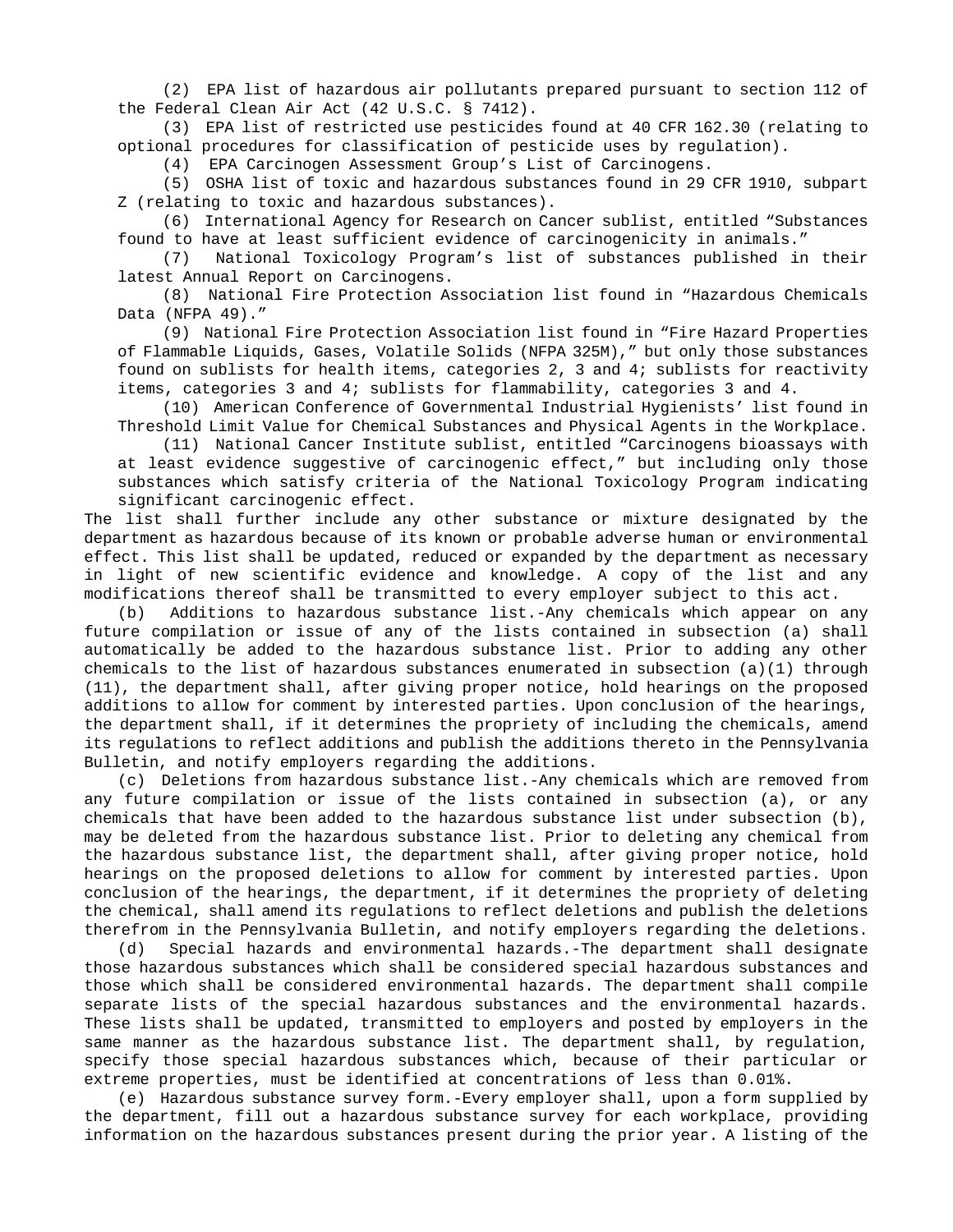hazardous substances shall be posted by the employer as required by section 7. Upon the written request of any person in Pennsylvania, the department shall require the employer to forward a copy of the completed survey form to the department within 20 days. The department shall, in turn, keep a copy of the survey form on file, and shall immediately transmit a copy of the form to the original requestor. The employer shall update the hazardous substance survey for each workplace every two years.

(f) Access of police, fire and emergency response agencies.-Upon the request of a local police, fire or emergency response agency, within whose jurisdiction an employer falls, an employer shall provide a copy of its latest hazardous substance survey, and, if requested, copies of all relevant Material Safety Data Sheets. The employer shall further provide, upon the request of said agency, all relevant and available information concerning any environmental hazards pertaining to the workplace in question.

(g) Environmental hazard survey.-Upon the written request of any person in Pennsylvania, the department shall require an employer to complete an environmental hazard survey for a particular workplace upon a form supplied by the department. The environmental survey shall include those substances emitted, discharged or disposed of from that workplace, and shall provide the following information to the extent that such information or reports are made under current provisions of Federal, State, county or municipal law:

(1) The total known or estimated stack or point-source emissions of the substance.

(2) The total estimated fugitive or nonpoint-source emissions of the substance.

(3) The total known or estimated discharge of the substance into the surface or groundwater, the treatment methods and the known or estimated raw wastewater volume and loadings.

(4) The total known or estimated discharge of the substance into publicly owned treatment works.

(5) The known or estimated quantity and methods of disposal of any wastes containing the substance, the method of onsite storage of these wastes, the location or locations of the final disposal sites for these wastes and the identity of the hauler of the wastes.

Within 30 days of the department's request, the employer shall return the completed environmental survey form to the department, which shall in turn keep a copy on file and shall immediately transmit a copy to the original requestor. The employer shall also keep a copy of the environmental hazard survey on file at that workplace and at its principal place of business in the Commonwealth.

(h) Onsite testing.-Upon the request to the department, and for good cause shown and upon consultation with the interested parties involved, the department may conduct at its expense onsite testing or use such other methods as will provide more exact information concerning the environmental hazards reported in the environmental hazards survey under subsection (g). The site owner may conduct onsite testing instead of the department. Upon the written request of the employer, the department shall detail in writing the type and methods of testing and provide technical assistance to aid the employer who chooses to conduct testing instead of the department. In an emergency, the department may undertake said testing at the Commonwealth's expense. The department shall not conduct onsite testing which has already been conducted by OSHA.

(i) Authority to modify filing requirements.-The department may, by regulation, require certain classes or groups of employers to automatically file with the department the completed hazardous substance survey and/or environmental hazard survey every two years, taking into account the nature and quantity of the hazardous substances and/or environmental hazards involved, the likely danger to the surrounding community, the number of employees affected or the importance of said information to future epidemiological or other health studies.

(j) Retention of materials.-The department shall maintain a file of all completed hazardous substance surveys and environmental hazard surveys for 30 years. The department shall also retain at least one Material Safety Data Sheet for each hazardous substance and hazardous mixture, together with revisions thereof.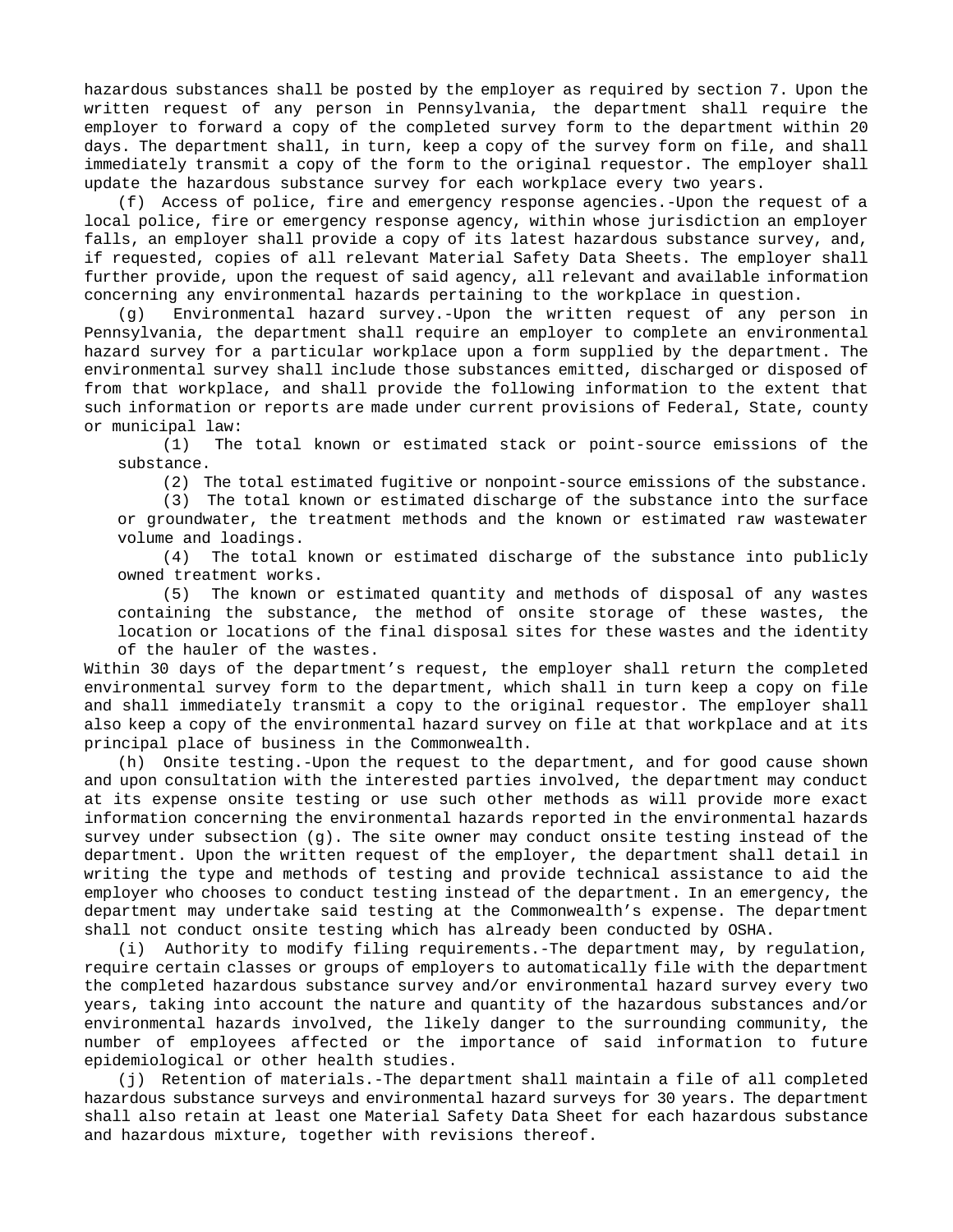Section 4. Obligation of suppliers.

(a) Labeling.-Every supplier, as a condition of doing business in this Commonwealth, shall insure that the container of any chemical which is delivered to a point within this Commonwealth or which is produced within this Commonwealth is clearly labeled in the manner required by section 6.

(b) Provision of Material Safety Data Sheets.-

(1) All manufacturers, importers or suppliers, as a condition of doing business in this Commonwealth, shall prepare an MSDS for each hazardous substance or hazardous mixture they produce or import, and shall ensure that all purchasers of hazardous substances or hazardous mixtures are provided an appropriate MSDS with their initial shipment, and with the first shipment after an MSDS is updated. The manufacturer, importer or supplier shall further provide an MSDS for any other chemical delivered to a point within the Commonwealth, if the manufacturer, importer or supplier produces or possesses such an MSDS.

(2) Distributors shall ensure that MSDS's are provided to all purchasers of hazardous substances or hazardous mixtures. Manufacturers, importers, suppliers and distributors shall notify the recipient of the hazardous substance or hazardous mixture that such substance is subject to the provisions of this act. In lieu of physically attaching MSDS's to containers shipped, the manufacturer, importer, supplier or distributor may mail the MSDS to the purchaser at the time of the shipment.

(3) Employers shall obtain and maintain MSDS's for each hazardous substance or hazardous mixture in their workplace. If an MSDS is not provided with the shipment, the employer shall obtain one from the manufacturer, importer, supplier or distributor.

(4) Manufacturers, importers or suppliers shall ensure that one copy of an MSDS for each hazardous substance or hazardous mixture which they produce within or deliver to a point within this Commonwealth shall be mailed to the department at the same time as their initial shipment to an employer within this Commonwealth. In addition, the manufacturer, importer or supplier shall mail to the department one copy of an MSDS for any other chemical for which they produce or possess an MSDS, at the time of the initial shipment of the chemical to an employer within this Commonwealth. An additional submission of an MSDS shall be made at the time of the first shipment to an employer within this Commonwealth after an MSDS is updated. In this manner, or upon its own initiative, the department shall compile a complete file of all MSDS's for each hazardous substance, hazardous mixture and appropriate chemical that is produced or distributed within this Commonwealth, and shall keep the complete MSDS file updated as new information becomes available.

(c) Contents of Material Safety Data Sheets.-The information in the Material Safety Data Sheets shall reflect the contents of the relevant National Library of Medicine computer files and the latest edition of the National Fire Association's Fire Protection Guide on Hazardous Materials. Subject to the trade secret provisions of section 11, it shall also include, but not be limited to, the following information:

(1) The chemical name, the Chemical Abstracts Service number, the trade name, common names and any other names under which said substance is regulated by another State or Federal agency.

(2) The chemical name, common name and Chemical Abstracts Service number of every chemical contained in the substance which comprises 3% or more of the substance except that hazardous substances shall be listed if they comprise 1% or more of the substance, and all special hazardous substances which comprise 0.01% or more of the substance shall be listed.

(3) A reference to all relevant information on the hazardous substance from the NIOSH Registry of Toxic Effects of Chemical Substances.

(4) The boiling point, vapor pressure, vapor density, solubility in water, specific gravity, melting point, physical state, color and odorous properties at standard conditions of temperature and pressure.

(5) The flash point, auto ignition temperature, percentage of volume of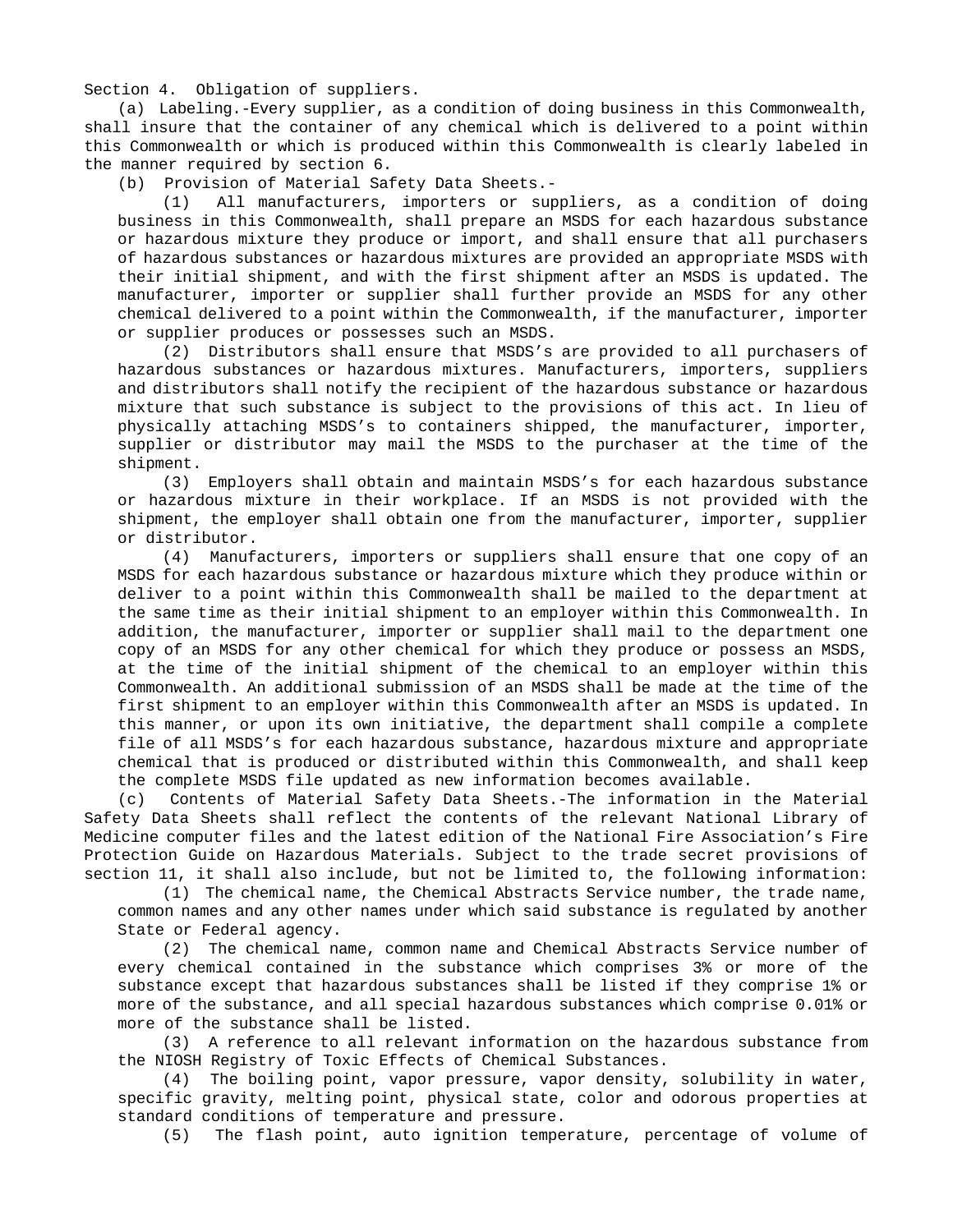flammable limits, the recommended fire extinguishing media, any special firefighting procedure and any other unusual fire or explosion hazards.

(6) The hazards, if any, posed by the substance, including its toxicity, tumorigenicity, mutagenicity, reproductive toxicity, flammability, explosiveness, corrosivity and reactivity, including specific information on its reactivity with water.

(7) A description, in nontechnical language, of the acute and chronic health effects of exposure to the substance, including the signs and symptoms of exposure, and medical conditions which are generally recognized as being aggravated by exposure to the substance.

(8) The permissible exposure level, threshold limit value, short-term, ceiling and other established limit values as set by OSHA, National Institute of Occupational Safety and Health, American Industrial Hygiene Association and American Conference of Governmental Industrial Hygienists.

(9) The potential routes and symptoms of exposure to the hazardous substances.

(10) Emergency first aid procedures in case of inhalation, swallowing, eye splashes and skin contamination, including a telephone number to be called day or night in an emergency and any special information needed by medical practitioners treating persons.

(11) The appropriate emergency and first aid procedures for spills, fires, potential explosions and accidental or unplanned emissions involving the hazardous substance.

(12) Recommended waste disposal method if applicable.

(13) Personal protective equipment to be worn or used when handling or otherwise coming in contact with the substance and any special precautions, recommended engineering controls or work practices to be used in handling the substance.

(14) A description of the extent of testing performed on the substance.

(15) A description of the known synergistic or additive effects reasonably anticipated by exposure to this substance and to other substances over the same period of time.

(16) For mixtures, a description of any known dangers or hazards created by the mixture that are greater than and would not be otherwise disclosed by the Hazardous Substance Fact Sheets for the constituent chemical substances.

(17) The name, address and telephone number of the manufacturer of the chemical.

(18) Date of preparation or last revision of the sheet.

Notwithstanding the above, any MSDS which contains the information requested in paragraphs (1) and (2), and which otherwise contains the information required by 29 CFR § 1900.1200(g)(2), as of November 25, 1983, shall be considered to have met the requirements of this section.

(d) Chemical identification sheet.-An employer or supplier may, for convenience, provide the information requested in subsection (c)(2) by affixing a chemical identification sheet containing said information to an already existing MSDS and it shall be considered an integral part of the MSDS.

(e) Similar substances.-Where hazardous mixtures have similar contents and hazards, but vary in specific composition, the supplier or employer may prepare one Material Safety Data Sheet to apply to all of the similar mixtures: Provided, That the Material Safety Data Sheet identifies all the various mixtures by the names to which it applies, is correct in all respects and correctly states the constituent chemicals in all of the mixtures. It is not necessary to produce a new MSDS when a hazardous substance is diluted with water.

(f) No duty to test.-This section shall not be construed to mean that an employer or supplier must conduct studies to develop new information.

(g) Agricultural mixtures.-When a farm supplier combines one or more chemicals for agricultural use, the farm supplier may substitute all Material Safety Data Sheets for the ingredients in the mixture in lieu of preparing a new MSDS.

Section 5. Availability of information.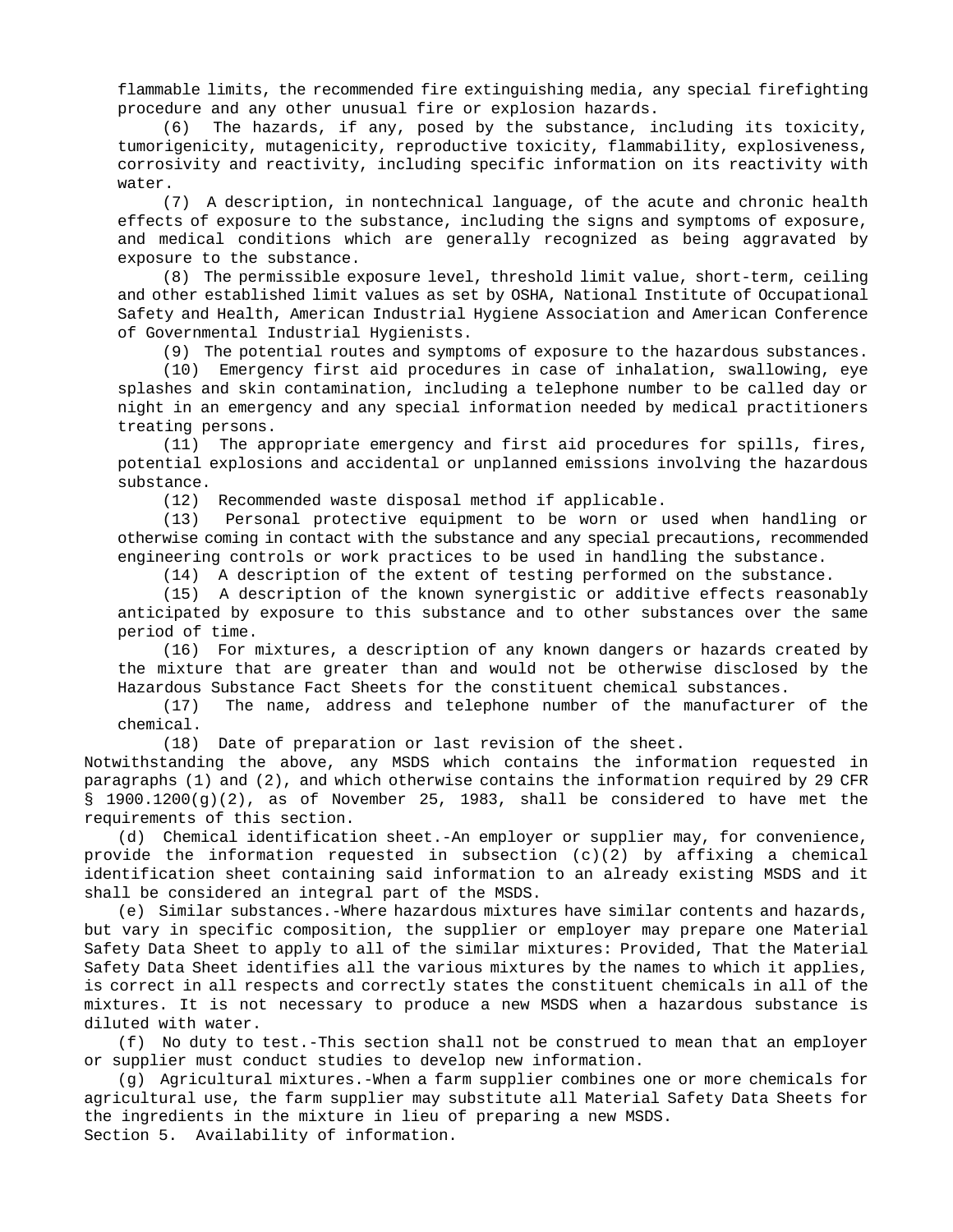(a) Dissemination to local agencies.-The department shall ensure that each of its regional offices makes available to the public the MSDS's and other information required under this act. The department shall further make immediately available any MSDS's and any completed hazardous substance or environmental hazard surveys for a particular county to the appropriate local police, fire or other emergency response agency, upon said agency's request, if the same has not already been obtained.

(b) New information.-Whenever a supplier receives or discovers any relevant new information regarding a hazardous substance, the supplier shall make such information available to the department and to all employers to which the supplier provides said substance. The employer shall, in turn, make such information available to employees and the employees' representatives, upon receipt of such new information.

(c) Copy of data available to employees.-An employer shall furnish, upon the request of an employee or employee representative, any of the following:

(1) Any of the lists or survey forms generated under section 3.

(2) Any Material Safety Data Sheet for any hazardous substance or hazardous mixture present in any of the employer's workplaces.

(d) Furnishing information.-Upon the written request of an employee or employee representative, the employer shall furnish a copy of the requested MSDS or the HSFS to said employee within five days of receipt of the written request. If the requested MSDS or HSFS is in the possession of the employer and the employer fails to give said information to the employee or employee representative within five days, the employee shall have the right to refuse to work with the specific hazardous substance without penalty to said employee until such time as the information requested is provided. If the requested information is not in the possession of the employer, the employer shall notify, in writing, said employee within five days of the receipt of the employee's written request that the information is not in the employer's possession. Within 15 days of the employer's written notification to the employee, the employer shall attempt to obtain the requested information from the supplier and the department and shall document such attempts. Upon receipt of the employer's request, the department shall immediately attempt to obtain the requested information from the supplier and notify the employer of that attempt. If, at the end of the 15-day period, the supplier does not respond to the employer's and the department's request, the employer and the department shall give to the employee all hazardous substance information required by this act in the employer's or department's possession. The employee shall have the right to refuse to work without penalty until the requested information is furnished unless the employer and the department have taken all actions prescribed by this section. Reassignment of an employee to other work, at equal pay and benefits, shall not be considered a penalty under this subsection.

(e) Information in the work area.-Every employer shall make readily available, in every work area, the Material Safety Data Sheet for every hazardous substance or hazardous mixture to which the employees working in said work area may be exposed. The Material Safety Data Sheets shall be made available in such a manner and in such numbers as to give every employee in that work area easy and unhindered access to the Material Safety Data Sheets without permission or intervention of management or any supervisor.

(f) Limitation on fees.-All Material Safety Data Sheets, educational and other materials shall be furnished by an employer to an employee or employee representative at no cost to the employee or employee representative. If the employee making the request has requested and received the same information about the same substance within the preceding 12 months, the employer may impose a reasonable charge, not to exceed the costs of reproduction, for that information. No fee shall be charged if that employee's job assignment has changed or there is new information available concerning any of the subjects about which information is required to be provided. In no event shall the employer charge fees pursuant to requests by a certified or recognized bargaining agent.

(g) Public access.-Any person living or working in Pennsylvania and who is not a competitor may request from the department a copy of the lists or forms required in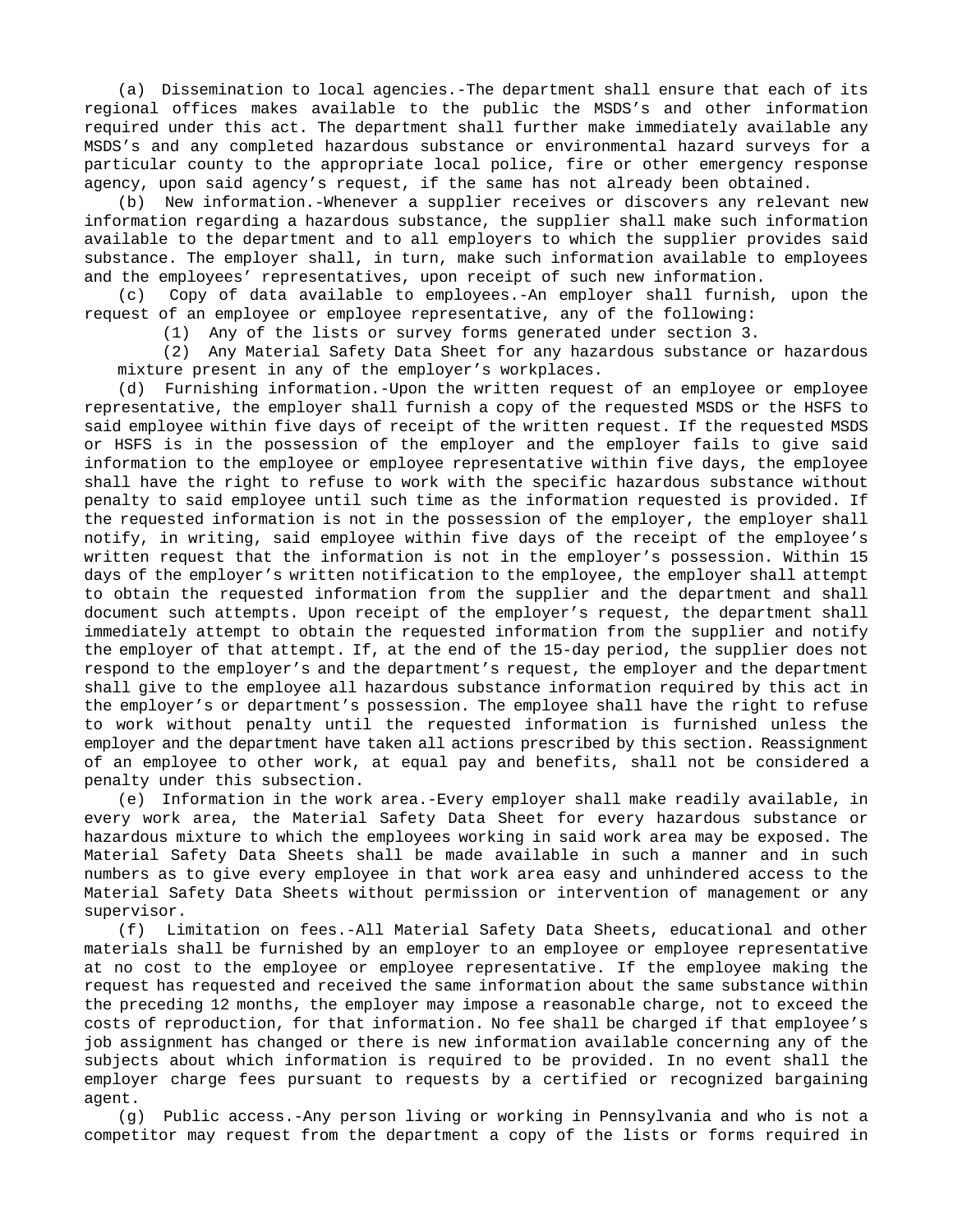section 3 which are present in a particular workplace, and any Material Safety Data Sheet or Hazardous Substance Fact Sheet on file and the department shall transmit the requested material within 45 days. Any request shall be treated by the department as confidential as to the name and address of the requestor. The department shall also make materials for its respective regions immediately available during business hours from its regional offices. Materials shall be available at a fee not to exceed the cost of reproducing them.

Section 6. Labeling.

(a) Labeling of container.-

(1) The employer shall ensure that each container of a hazardous substance is labeled, tagged or marked with the chemical name or common name, a hazard warning as provided in subsection (f), and the name, address and telephone number of the manufacturer of the substance.

(2) The employer shall ensure that each container of a hazardous mixture is labeled, tagged or marked with the common name of the mixture where one exists, or the trade name of the mixture if no common name exists, the chemical or common name of all special hazardous substances comprising 0.01% or more of the mixture, the chemical or common name of all hazardous substances constituting 1% or more of the mixture, a hazard warning as provided in subsection (f), and the name, address and telephone number of the manufacturer of the substance.

(3) The employer shall ensure that each container of a single chemical is labeled, tagged or marked with the chemical name or common name, a hazard warning as provided in subsection (f), if appropriate, and the name, address and telephone number of the manufacturer of the chemical.

(4) The employer shall ensure that each container of a mixture is labeled, tagged or marked with the common name of the mixture where one exists, or the trade name of the mixture if no common name exists, a hazard warning as provided in subsection (f), if appropriate, and the name, address and telephone number of the manufacturer. In addition, the employer shall ensure that either the top five substances by volume or those substances constituting 5% or more of the mixture, be labeled by chemical name or common name.

(5) The employer is not required to label any container into which a chemical or mixture is transferred by the employee from labeled containers and which is intended only for the immediate use by the employee who performs the transfer.

(6) The employer shall ensure that each container of hazardous substances, hazardous mixtures or chemicals leaving the workplace is labeled, tagged or marked with the appropriate information as required in paragraph  $(1)$ ,  $(2)$ ,  $(3)$  or  $(4)$ .

(7) The employer may call upon the manufacturer or supplier for assistance in labeling.

The employer shall ensure that each label is prominently affixed to the container or the piping system and displayed in such a manner that employees can easily identify the chemical in that container. These labeling requirements may be altered only in accordance with subsections (b), (d) and (f) or section 11. The employer shall not remove or deface existing labels on incoming containers of chemicals unless the container is immediately relabeled with the required information. The employer need not affix new labels to comply with this section if existing labels already convey the required information that the chemical or common name on the container is the same as that listed on the MSDS and can be used by the employee as a cross-reference to the MSDS. Any label may contain other information, including trade or brand name, provided the information required by this section is clearly legible. Nothing in this section shall require an employer to test any chemical to determine the accuracy of the label.

(b) Common name usage.-A common name or trade name may be used for the purpose of subsection (a)(1), (2), (3) and (4), only if the use of such name more easily or readily identifies the true nature of a chemical or mixture. Where a chemical name or Chemical Abstracts Service number exists, but the container is not labeled with either, an employee shall have the right to request, in writing, the chemical name or Chemical Abstracts Service number of the substance, and the employer shall have five working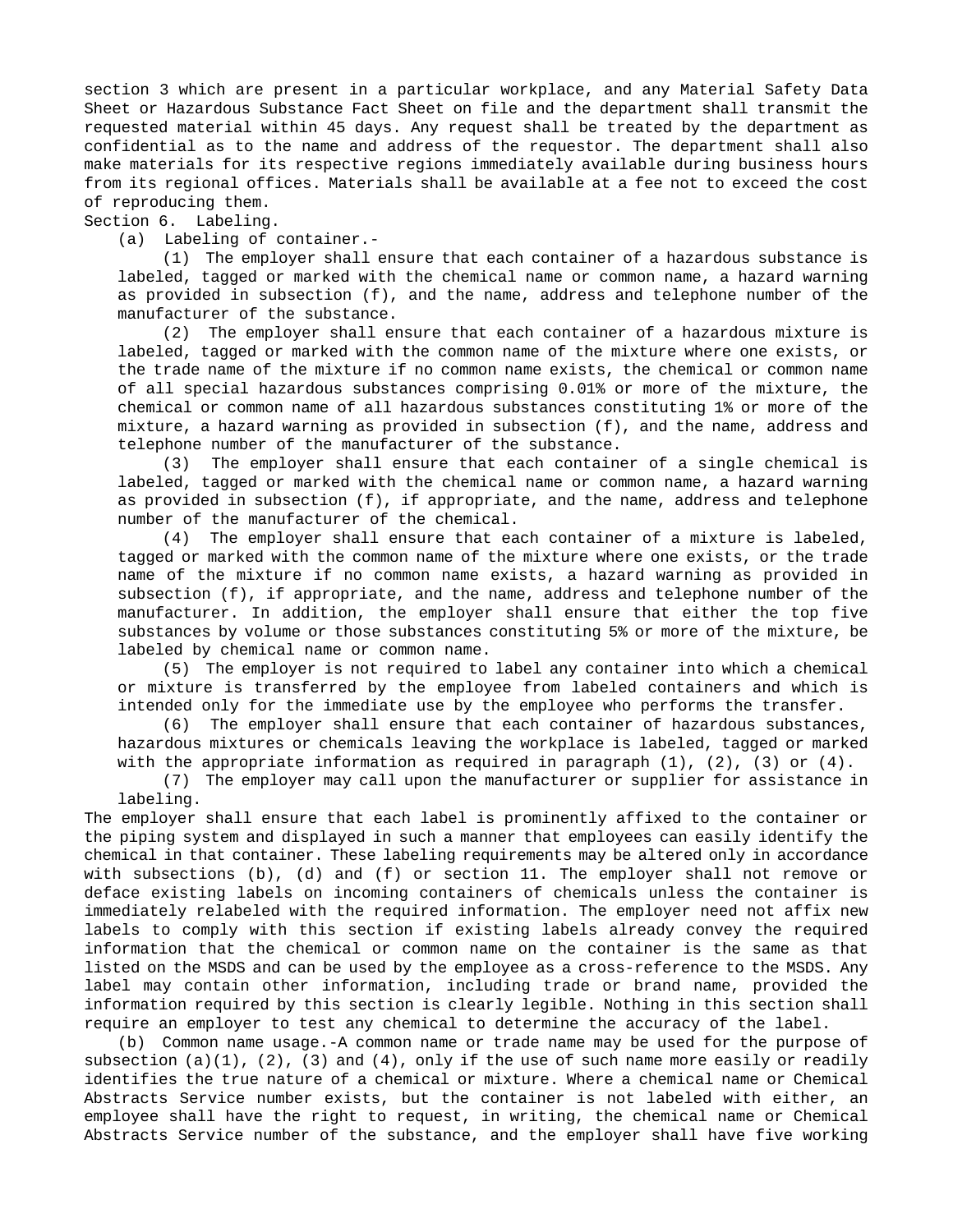days to give the required information to said employee, if a chemical name or Chemical Abstracts Service number is in the possession of the employer. If no chemical name or Chemical Abstracts Service number is in the possession of the employer, the employer shall notify the requesting employee, in writing, within five working days of the initial employee request and the employee shall have the right to request the department to supply said chemical name or Chemical Abstracts Service number.

(c) Pipelines.-The content of a pipeline system shall be identified by labels applied at or near all ports. As used in this subsection, "ports" shall mean a point of access, which may be opened to the environment, used for charging or discharging a system, at which an employee may come into direct contact with a chemical under normal conditions of use. In those cases in which a pipeline is used to convey different chemicals at different times, and in the case of an environmental health and pest control system or other system designed to automatically discharge a chemical from spray-type ports, the employer may develop alternative methods to adequately apprise anyone who may be potentially exposed at any port of the contents of the pipeline. The requirements of this subsection shall not be applicable to effluents, water discharges or emissions through stacks, discharge conduits or to fire sprinkler systems containing only water.

(d) Display of label.-The employer shall ensure that each label, sign, placard or other operating instructions required by this section is legible and prominently affixed in and displayed to the container or port in such a manner that employees can easily identify the substance or mixture present therein. The employer may use signs, placards, operating procedures or other such printed materials as alternatives to individual labels on stationary equipment, agricultural implements, and portable or mobile machinery used in outdoor or temporary worksites, as long as the alternative used indicates the appropriate chemical or common name and hazard warnings and is readily available to employees.

(e) Cross-reference to MSDS.-The employer shall ensure that the chemical or common name used on the container to identify a hazardous substance or mixture is the same as the chemical or common name used on the MSDS or Hazardous Substance Fact Sheet, if that is the information available for the hazardous substance or mixture, and that the MSDS or Hazardous Substance Fact Sheet is readily available to the employee in his work area.

(f) Hazard warnings.-Each employer shall ensure that container labels provide a warning as to the specific nature of hazard arising from the substance in the container. The hazard warnings shall be given in conformity with one of the nationally recognized and accepted systems of providing such warnings and shall be consistent throughout the workplace.

(g) Exemptions.-When containers are labeled as required under applicable Federal laws and regulations, this section does not require labeling of containers which contain:

(1) Any pesticides as such terms are defined in the Federal Insecticide, Fungicide and Rodenticide Act (7 U.S.C. § 135 et seq.).

(2) Any food, drug or cosmetic as such terms are defined in the Federal Food, Drug and Cosmetic Act (21 U.S.C. § 301 et seq.).

(3) Any distilled spirits (beverage alcohols), wine or malt beverage intended for nonindustrial use, as such terms are defined in the Federal Alcohol Administration Act (27 U.S.C. § 201 et seq.).

(4) Hazardous waste from spills and disposal site rehabilitation projects handled pursuant to the Resource Conservation and Recovery Act of 1976 (Public Law 94-580, 42 U.S.C. § 6901 et seq.) or the Comprehensive Environmental Response, Compensation, and Liability Act of 1980 (Public Law 96-510, 26 U.S.C. § 4611 et seq. and 42 U.S.C. § 9601 et seq.).

Section 7. Notice.

(a) Workplace postings.-Every employer shall prominently post in every workplace, in a location or locations where notices to employees are normally posted:

(1) Lists of all hazardous substances and special hazardous substances found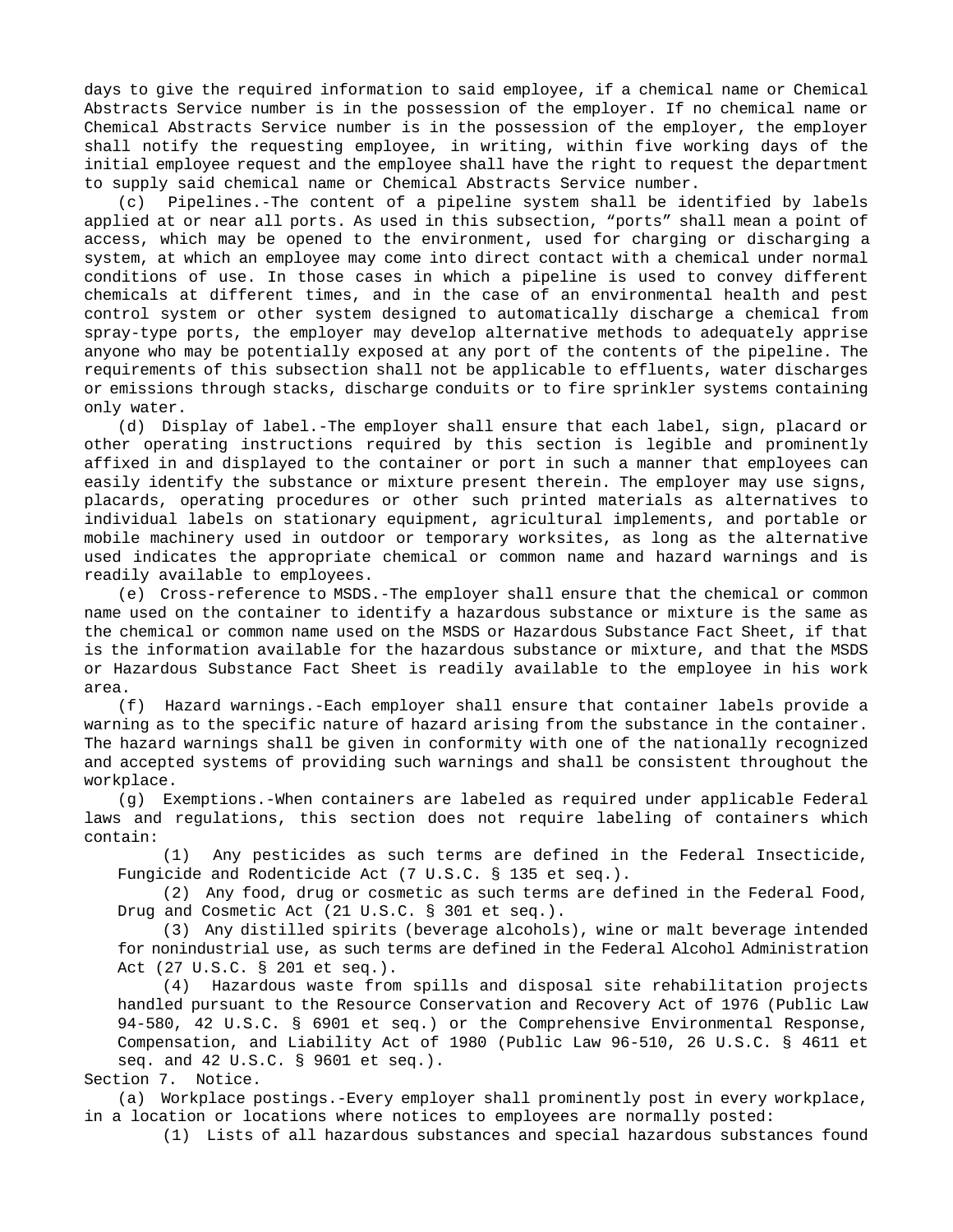in that workplace and all environmental hazards emitted or discharged therefrom. In addition, upon request, an employer shall furnish to an employee, a list of the hazardous substances used or produced in that employee's work area. A new or newly assigned employee shall be offered a list when assigned to a work area. Such lists shall be updated as necessary but at least annually.

- (2) Notification to employees and their representatives of their rights under this act.
- (3) All other notices required by the department to be posted.

(b) Outdoor and temporary worksites.-In the case of outdoor or temporary worksites which are not contiguous to a building regularly used by the employer as a workplace, all postings of notices, Material Safety Data Sheets and other materials shall be in a location where employees, during a course of a normal day of work, have access which does not depend on the permission or intervention of management or any supervisor. Section 8. Employer educational program.

(a) Requirement.-Every employer shall provide at a minimum an annual education and training program for employees exposed to hazardous substances or hazardous mixtures with respect to the hazardous substance or mixture found in their normal work area. Additional instruction shall be provided whenever the potential for exposure to the hazardous substance is altered or whenever new and significant information is received by the employer concerning the hazards of the substance or mixture.

(b) Content of program.-Employers shall furnish employees who are using or handling hazardous substances or hazardous mixtures with information on the contents of a Material Safety Data Sheet, label or equivalent information either in written form or through training programs which may be generic to the extent appropriate and related to the job. Content of the program shall include, as appropriate, the following information concerning the hazardous substances or hazardous mixtures:

- (1) The location.
- (2) The properties.
- (3) The chemical and common name.
- (4) The acute and chronic effects.
- (5) The symptoms arising from exposure.
- (6) The potential for flammability, explosivity and reactivity.
- (7) Appropriate emergency treatment.
- (8) Appropriate personal protective equipment and proper conditions for safe use.
- (9) Emergency procedures for spills, leaks, fires, pipeline breakdowns or other accidents.

(c) Education and training assistance program.-As part of its outreach program, the department shall develop and maintain an education and training assistance program to aid employers who, because of size or other practical considerations, are unable to develop such programs by themselves. Such a program would be available to the employer on request.

Section 9. Health and exposure records.

(a) General rule.-Upon request by the department, employers shall provide copies of employee health and exposure records maintained by the employer, including, but not limited to, those records maintained and supplied to the Federal Government by employers as mandated under applicable State and Federal statutes and regulations except as access by third parties is limited by said statutes and regulations.

(b) Certain information confidential.-The department shall not release any information in a way that identifies individuals. The department may, however, publish analysis of reports and information for scientific and public health purposes if the identities of the individuals concerned cannot be ascertained and if information protected by applicable trade secret law is not divulged.

(c) Records retention requirement.-The department shall require an employer to keep records of his employees' exposure to specific chemical substances to the extent that such are required under 29 CFR 1910.20(g) (relating to employee information).

(d) Employee access.-Employees under this act shall have the right of access to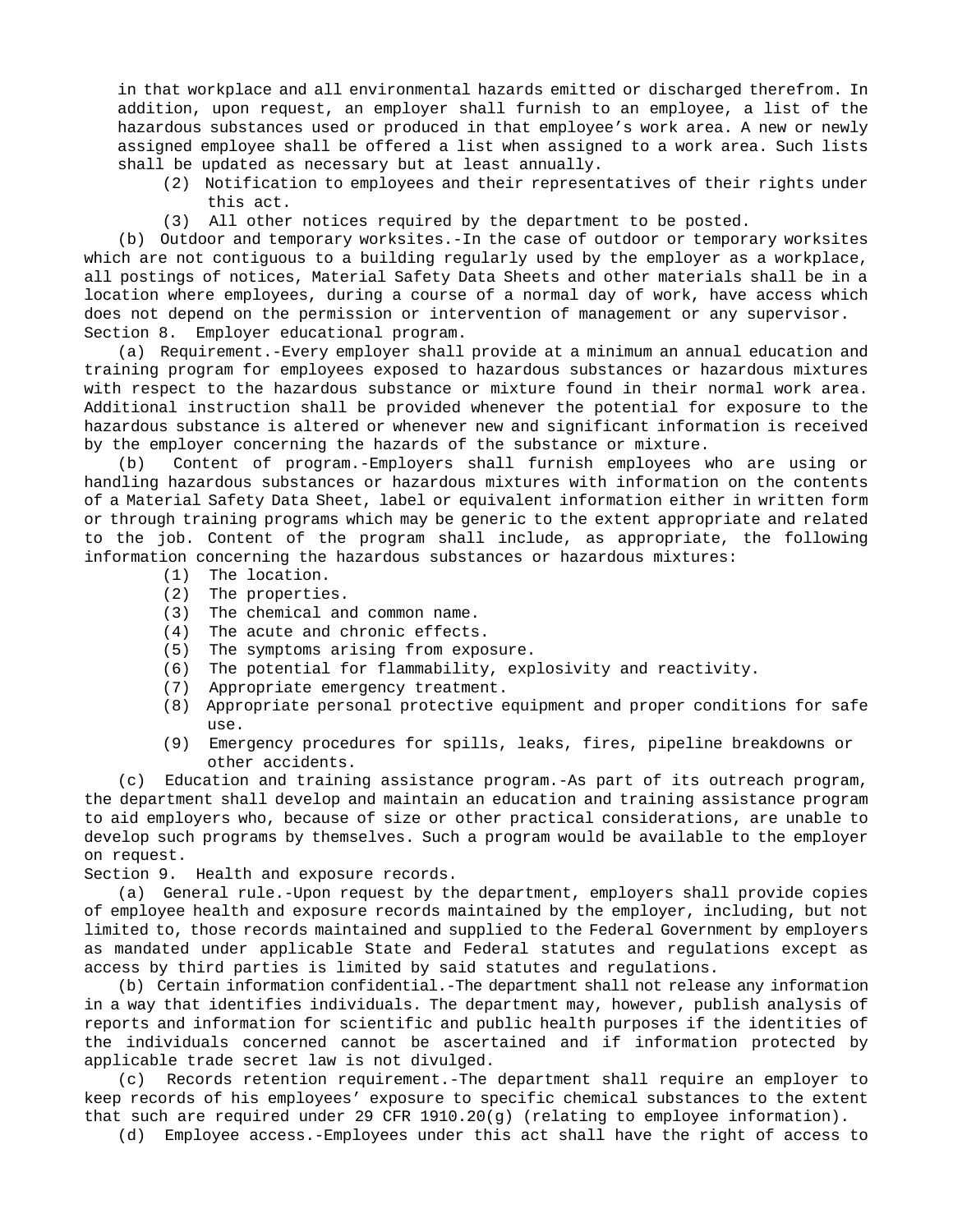exposure and medical records in the manner set forth by OSHA pursuant to 29 CFR 1910.20 (relating to access to employee exposure and medical records), as effective August 21, 1980.

Section 10. Outreach programs.

(a) Duty of the department.-The department shall develop and implement outreach programs to inform employees and the general public of their respective rights under this act and to educate and inform employers, employees and the public, concerning hazardous and other dangerous substances, including, but not limited to, their dangers, their proper handling and disposal and emergency treatment. The department shall prepare this information in a clear and concise manner using words with common and everyday meanings. The department shall also ensure that all written materials are available in Spanish, including departmental notices, Hazardous Substance Fact Sheets and education and public information materials.

(b) Contracts with other agencies to develop programs.-The department may contract with public and private organizations to develop and implement the outreach and employee education programs established pursuant to this act.

(c) Public information.-As part of the outreach programs, the department shall develop and maintain a supply of informational leaflets in public buildings, including employment services, offices of the Office of Employment Security, institutions and facilities under the supervision or control of the department, hospitals, union halls, community centers, schools and local agencies providing services to employers and employees. The department shall mail these leaflets to employers and shall periodically distribute public service announcements to newspapers and television and radio stations throughout the Commonwealth to further the goals of the outreach program.

(d) Hazardous Substance Fact Sheets.-The department may produce and disseminate to the public a Hazardous Substance Fact Sheet for any hazardous substance. The categories of information contained therein shall include, but not be limited to, the information contained in a Material Safety Data Sheet. The department may require employers to supply the Hazardous Substance Fact Sheet to requesting employees instead of the supplier's Material Safety Data Sheet.

Section 11. Trade secrets.

(a) Trade secret claims.-Any importer, employer, manufacturer or supplier may withhold the chemical name or other specific identification of a chemical as a trade secret, provided that:

(1) The claim that the information withheld is a trade secret can be supported by the person making the claim.

(2) The Material Safety Data Sheet discloses the information concerning the properties and effects of the chemical, if said chemical is a hazardous substance or mixture.

(3) The label and Material Safety Data Sheet indicates that the specific chemical identity is being withheld as a trade secret and specifically notes that a trade secret for a special hazardous substance is being claimed.

(4) The specific chemical identity is made available to health professionals in accordance with this section.

(5) The person making the claim files a notice of said claim with the department. Said notice shall not require the person making the claim to disclose the information which is claimed to be a trade secret.

(b) Disclosure to treating physicians and nurses.-Notwithstanding any other provision of this act, an employer, manufacturer, importer or supplier shall disclose the chemical identification or other information claimed as a trade secret to a treating physician or nurse when such information is needed for medical diagnosis or treatment of an exposed person. The employer, manufacturer, importer or supplier may require the physician or nurse to sign a confidentiality agreement before disclosing the trade secret. In the case of a medical emergency, the employer, manufacturer, importer or supplier shall first disclose the trade secret to the treating physician or nurse but may later require a confidentiality agreement when circumstances permit.

(c) Disclosure to other health professionals.-Upon the request of a health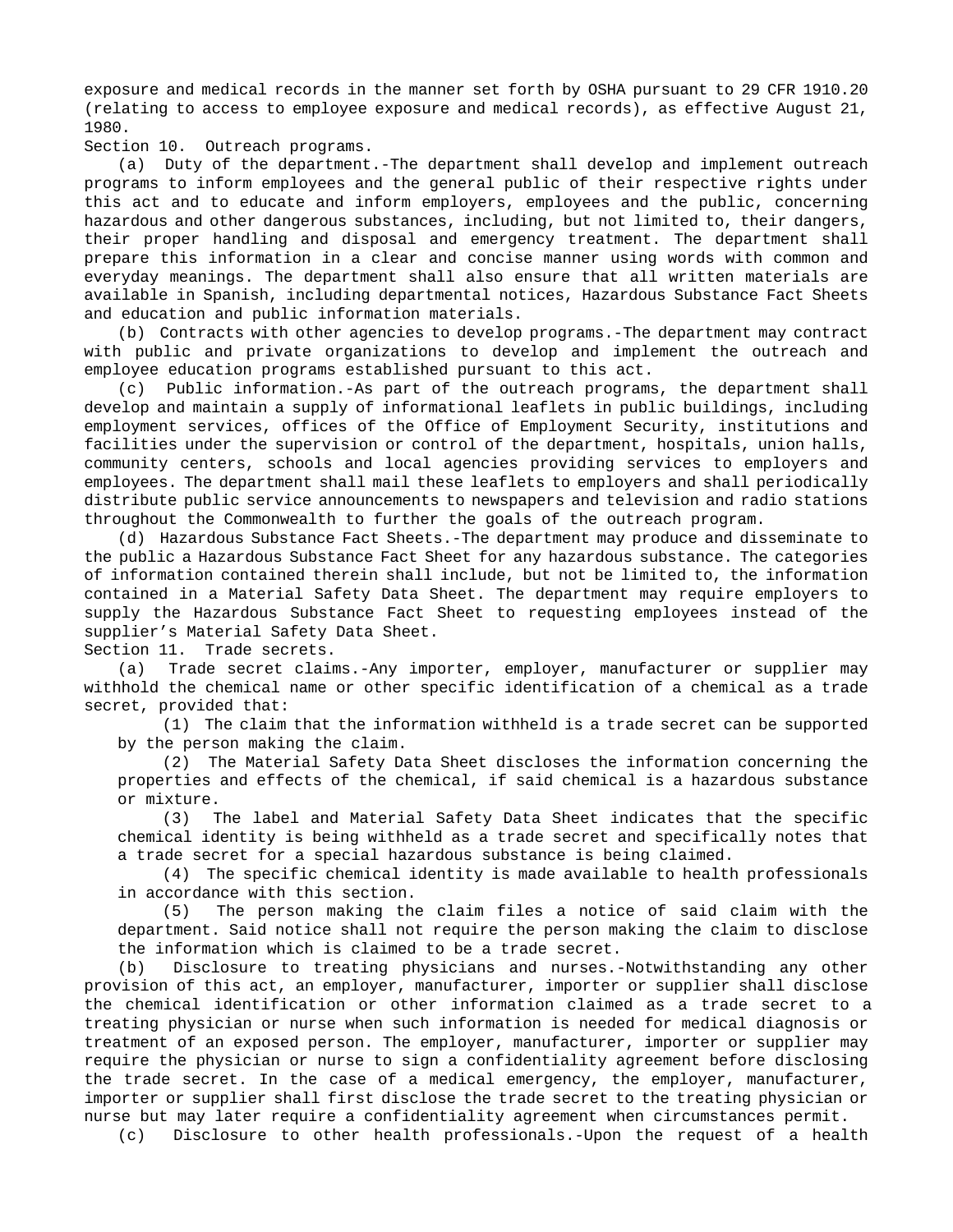professional who is not a treating physician or nurse, an employer, supplier, manufacturer or importer shall disclose information which is claimed as a trade secret under the same conditions and subject to the same requirements as contained in the OSHA Hazard Communication Standard, 29 CFR Sec. 1900.1200(i)(3), (4) and (7). A health professional who is denied such information under this section may file a complaint or charge with the department. If the department concludes that the information is not a bona fide trade secret, or that it is a trade secret but the requesting health professional has a legitimate medical or occupational health need for the information, has executed a written confidentiality agreement and has shown adequate means to protect the confidentiality of the information, the department may find the employer, supplier, manufacturer or importer in violation of this act and order them to disclose the requested information to the health professional.

(d) Confidentiality agreement restrictions.-The confidentiality agreement authorized by subsection (b) may restrict the use of the information to providing medical or other occupational health services to the exposed person, prohibit disclosure of the information to anyone who has not entered into a similar agreement with the consent of the person claiming the trade secret and provide for appropriate legal remedies in the event of a breach of the agreement. No confidentiality agreement shall include requirements for the posting of a penalty bond.

(e) Request for review of trade secret claims.-Any aggrieved person or employee representative may request the department to review trade secret claims made hereunder: Provided, That any appeal from the decision of the department shall not give said person the right of access to any information considered confidential in subsection  $(f)(2)$ .

(f) Review of trade secret claims.-Upon request by any aggrieved person or employee representative, or upon its own initiative, the department shall review trade secret claims as provided herein:

(1) Within 30 days of receipt of a request for review of a trade secret claim, the department shall notify the person making the claim and require the person to file an application and supporting evidence. All proceedings shall be in conformity with Title 1 of the Pennsylvania Code (relating to general provisions). If the department finds that the information in question is not a trade secret as defined by this act, it shall order disclosure of the information. Such order shall be a final adjudication appealable to the Commonwealth Court. Any appeal shall act as a stay to any order of the department or any court which requires disclosure.

(2) All trade secret applications, pleadings, hearing transcripts, documents and other records filed with the department or any court pursuant to a review of trade secret claims or appeals thereof shall be confidential and shall not be disclosed to the public. The notice of claim filed with the department and any petition for review or other pleading filed with the courts which do not reveal either the trade secret or any information claimed as confidential shall be considered as public records. All records that reveal either the trade secret or any information claimed as confidential shall be sealed and held as confidential by the department or, upon request, returned to the employer, supplier, manufacturer or importer at the close of all proceedings hereunder. All hearings provided for under this section shall be closed to all persons except the employer, supplier, manufacturer or importer and the department.

(g) Penalty.-Any officer or employee of the Commonwealth, contractor to the Commonwealth, physician or employee of a county health department, local fire department or local police department who has access to any confidential information and who willingly or knowingly discloses the confidential information to any person not authorized to receive it, shall, upon conviction thereof, be guilty of a misdemeanor of the third degree. The person or institution which discloses the confidential information is liable for damages to the full extent of those damages. Violation of this section shall be prima facie evidence of trespass under Pennsylvania common law.

(h) Protection of confidential information.-Information certified to by appropriate officials of the Federal Government as "necessarily kept secret" for national defense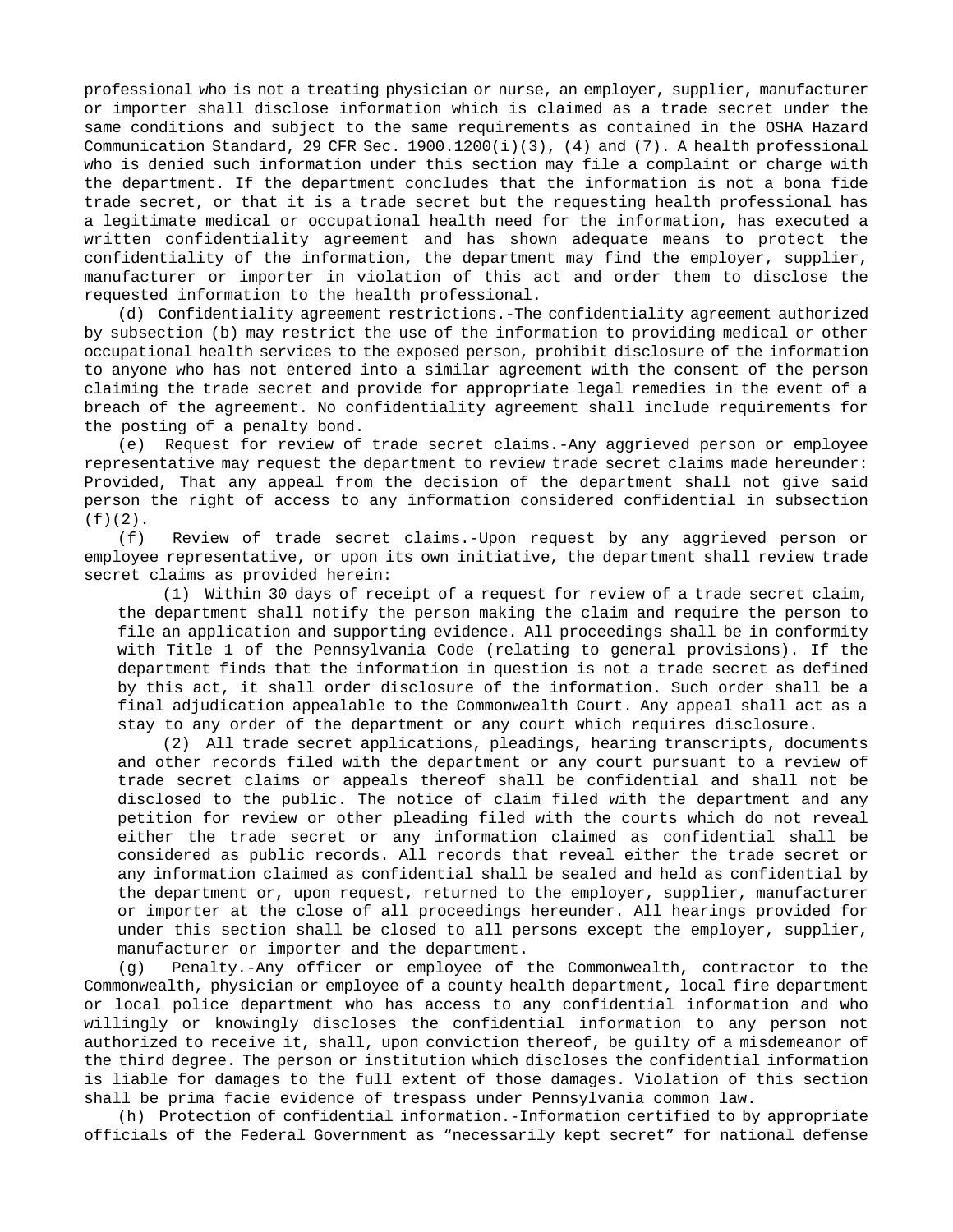purposes shall be accorded the full protection against disclosure as specified by such official or in accordance with Federal law.

Section 12. Risk to public health.

If the department determines that any hazardous substance or other chemical poses a potential health risk to the general public in an area surrounding the workplace, it shall inform the nearest public health agency, hospital and fire company and shall submit to them copies of each relevant Material Safety Data Sheet or Hazardous Substance Fact Sheet.

Section 13. Protection of employees.

(a) General rule.-No employer shall discharge or cause to be discharged, or otherwise discipline or in any manner discriminate against, an employee because the employee has filed a complaint, has assisted the department with respect to an inspection under section 14, has instituted or caused to be instituted any proceeding under or related to this act, has testified or is about to testify in any proceeding, has requested any information or properly refused work under section 5 or has exercised any right afforded pursuant to the provisions of this act.

(b) Burden of proof.-If the department or the employee establishes that within the six months prior to the alleged violation the employee exercised any right provided in this act, the employer shall have the burden to show just cause for his action by clear and convincing evidence.

(c) Waivers invalid.-Any waiver by an employee or applicant for employment of the benefits or requirements of this act shall be against public policy and shall be null and void. Any employer's request or requirement that an employee waive any rights under this act as a condition of employment shall constitute a violation.

Section 14. Complaints and investigations.

(a) Procedure.-The department is hereby empowered to prevent any violations of this act. All proceedings under this section will be scheduled and decisions rendered with all deliberate speed in the interests of protecting employees and members of the public from the dangers of chemical substances. Any person who believes there is a violation by an employer or supplier of this act or any part thereof may file a complaint, within 180 days of the violation, with the department. The complaint shall be in writing, verified, and shall set forth the grounds for the complaint. Upon request of the complainant, his or her identity shall not be revealed. Within 30 days after receipt of the complaint, the department shall so notify the respondent in writing and permit the respondent to demonstrate compliance with this act. If such compliance has not been demonstrated by clear and convincing evidence to the department within 14 days of the mailing of the notification, and if the facts in controversy are susceptible to verification by inspection, an employee of the department shall inspect, at reasonable times, the employer's workplace and all conditions relevant to the complaint and shall, in reasonable manner, make any additional investigation deemed necessary for the full and effective determination of the employer's or supplier's compliance with this act. Whenever the representative of the department proceeding under this section is denied admission to any place of employment, he may obtain a warrant to make an inspection or investigation of the place of employment from the appropriate judicial authority upon a showing of the following:

(1) That the individual seeking the warrant is a duly authorized agent of the department.

(2) That such individual has established under oath or affirmation that the place of employment to be investigated in accordance with this section is to be inspected to determine compliance or noncompliance with the requirements of this act.

(b) Prerefusal warrant.-Upon application to the appropriate judicial authority and for good cause shown, the department may seek and obtain an inspection warrant prior to the 14-day period set forth in subsection (a) and prior to any refusal by respondent to voluntarily admit a representative of the department.

(c) Issuance and content of order.-If, upon inspection or investigation of a complaint, the department finds that a respondent has violated any requirements of this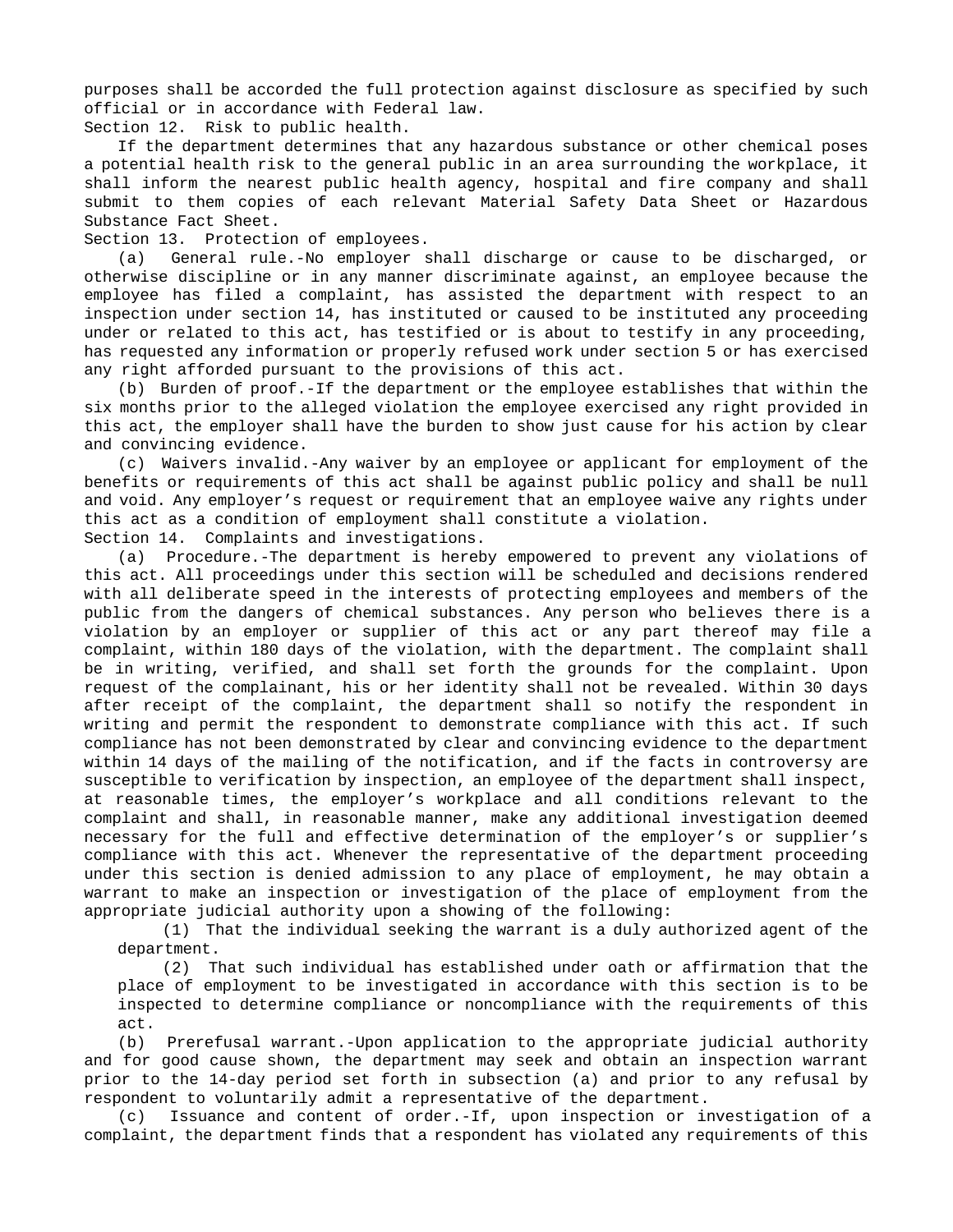act, it shall within seven days issue to the respondent an order to comply. This order shall be in writing and shall specifically describe the nature of the violation and shall state a reasonable time period, not to exceed 90 days, within which the violation must be corrected by the employer.

(d) Civil penalties.-The department shall have authority to assess any civil penalties from \$500 to \$10,000 for each violation of this act, unless a greater amount is specified elsewhere in this act, giving due consideration to the appropriateness of the penalty with respect to the size of the business of the employer being charged, the gravity of the violation, the good faith of the respondent and the history of previous violations. If the violation has not been corrected within the time period, the department may levy a further civil penalty of not more than \$5,000 per day for each violation. Civil penalties due under this act shall be paid to the department for deposit into the State Treasury and may be collected by the department in a civil action brought in the appropriate court of common pleas. The penalties collected shall be used to defray the costs of the administration and enforcement of this act.

(e) Hearings.-The respondent may, in writing, request the department to provide a hearing concerning any orders to comply or penalties levied upon the employer under this section within 30 days of the respondent's receipt of notice thereof. The hearing shall be afforded in accordance with Title 2 of the Pennsylvania Consolidated Statutes (relating to administrative law and procedure). After the hearing, the department shall affirm, reverse or modify its original determination.

(f) Preliminary relief.-Where the department determines that reasonable cause exists to believe a violation has occurred, and that said violation may present an imminent danger to any employee or member of the public, the department shall seek a preliminary or special injunction in the appropriate court of common pleas. The courts of common pleas are hereby empowered to and shall issue said injunctive relief upon a prima facie showing by the department of a violation and a showing by a preponderance of the evidence that an imminent danger situation is present.

(g) Interference with inspection.-Any employer or individual who willfully obstructs or impedes an authorized representative of the department from carrying out an investigation or inspection pursuant to this act or who refuses entry to an authorized representative of the department to any workplace where such inspection is authorized by a warrant shall be assessed a civil penalty of not more than \$1,000. Any person who gives advance notice of any inspection to be conducted under this act, without authority from the department, shall be assessed a civil penalty of not more than \$1,000.

Section 15. Judicial review and enforcement.

(a) Appellate review.-Any person or persons aggrieved by a final determination of the department pursuant to sections 11 and 14 may file a petition for review within 30 days of said determination in the Commonwealth Court pursuant to 42 Pa.C.S. § 763(a) (relating to direct appeals from government agencies). The decision of the department shall not be reversed or modified unless said decision is found to be arbitrary, capricious, illegal or not supported by substantial evidence.

(b) Original action.-Any aggrieved person may bring a civil action in the appropriate court of common pleas on his own behalf against any employer or supplier for a violation of any provision of this act, except section 11, or any rule promulgated thereto, or may bring suit in the Commonwealth Court against the department for failure to enforce the provisions of this act or any rule promulgated pursuant thereto. Where the action involves the rights of more than one employee, any certified or recognized collective bargaining representative shall have standing to sue on behalf of said employees. The court may issue, whenever it deems appropriate, a preliminary, permanent or special injunction. Under no circumstances may this act be read to require, and under no circumstances may a court award, compensatory and liquidated damages, costs and expenses of litigation, including expert witness fees and reasonable attorney fees.

Section 16. False statements and intentional omissions.

Any person who knowingly makes a false statement, representation or certification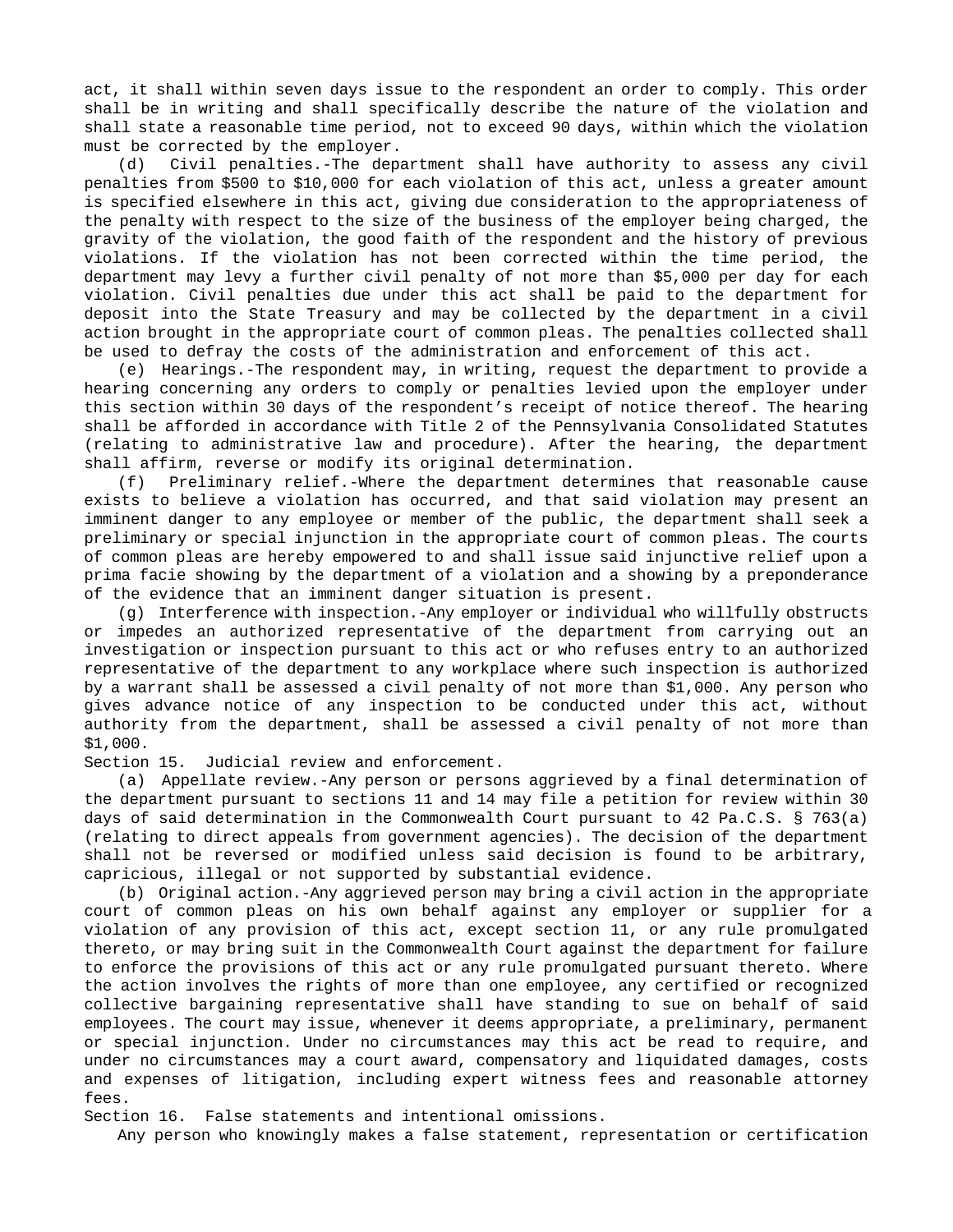in any list, record or other document required to be maintained pursuant to this act or who intentionally or deliberately refrains from complying with this act shall be assessed a civil penalty of not more than \$10,000, or shall be guilty of a criminal offense classed as a misdemeanor of the first degree, or both. Any employer or supplier who willfully or recklessly prepares a Material Safety Data Sheet for the purpose of withholding or falsifying relevant information concerning the nature and severity of the hazardous nature of the substance shall be assessed a civil penalty of not more than \$10,000 or shall be guilty of a criminal offense classed as a misdemeanor of the first degree, or both.

Section 17. Rules and regulations.

The department shall, in the manner provided by law, promulgate such rules and regulations and provide such forms and written materials as are necessary to carry out the provisions of this act.

Section 18. Special applications.

(a) Exemptions.-Notwithstanding any language to the contrary, the provisions of this act shall not apply to the following:

(1) An article.

(2) Products intended for personal consumption by employees in the workplace.

(3) Consumer products packaged in containers which are primarily designed for distribution to, and use by, the general public.

(4) Foods, drugs and cosmetics as defined in the Federal Food, Drug and Cosmetic Act (21 U.S.C. § 301 et seq.).

(b) Research and development laboratory.-A research and development laboratory as defined in this act shall not be required to comply with sections 3, 4, 5(b) and (g), 6 and 7(a)(1). In addition, said research and development laboratory shall not be required to develop new Material Safety Data Sheets for new or experimental chemicals created in the laboratory, but shall make available Material Safety Data Sheets for chemicals otherwise acquired from manufacturers, suppliers and importers.

(c) Handling sealed packages.-An employer which stores, warehouses or transports sealed packages, and which is not the manufacturer, supplier or importer of the chemical or chemicals contained therein, shall not be required to comply with sections 3(e) and (g), 5(e), 6 and 7 with respect to sealed packages, provided the seals remain intact while the packages are in the employer's possession and control, and said employer subsequently transfers possession and control of said sealed packages to another person within 20 days. A sealed package may be opened to examine the contents for emergency or safety reasons, and Federal authorities may open the sealed package for examination.

(d) Employers without employees.-An employer shall not be required to comply with the requirements of sections  $3(e)$ ,  $5(e)$ ,  $6(a)(1)$  through  $(5)$ ,  $6(b)$  through  $(g)$ , 7 and 8 for any period of time during which the employer does not have any present employees.

(e) Protection of proprietary information.-Nothing in this act shall be construed as requiring the disclosure of process or percentage of mixture information which is a trade secret.

Section 19. Construction of act.

(a) No release from liability.-Nothing in this act shall in any way relieve an employer or supplier from liability with regard to the health and safety of an employee or other persons exposed to any substances, nor shall it relieve an employer or supplier from any other duty or responsibility under any other provision of law.

(b) Construction with Federal law.-This act is to be read in conjunction with any provision of Federal law providing for the identification, labeling or providing of information concerning hazardous substances and is intended to supplement such Federal regulation in the interests of protecting the health and safety of citizens of the Commonwealth.

(c) Local ordinances.-This act shall preempt and supersede any local ordinance or rule concerning the subject matter of this act.

(d) Review of preemption.-Should Federal Government preemption be finally adjudicated and result in lessening the burden on any employer to meet the requirements of